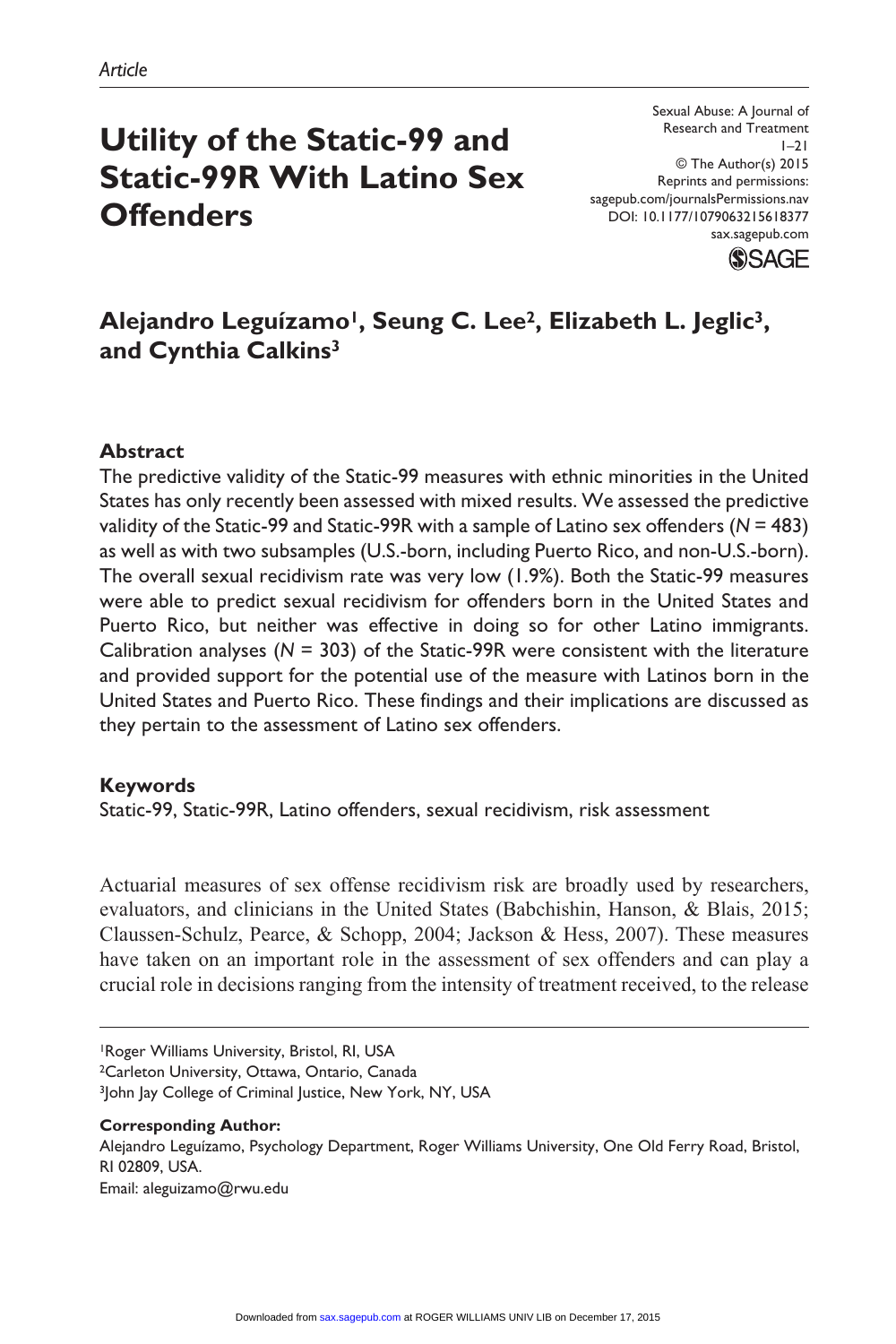and/or supervision of sex offenders (Falk, 1999) to determination of the need for commitment as a sexually violent predator (Calkins, Jeglic, Beattey, Zeidman, & Perillo, 2014; Hamilton, 2011).

Actuarial risk assessment involves the measurement of the likelihood of an offender's target behavior on a limited set of factors, using a numerical weighting system; usually, the factors are derived from empirical research, and the total score of the factors is used as a recidivism risk score (Hanson & Thornton, 2000). This method has been found to be consistently more accurate than unstructured clinical judgment in predicting sexual and violent recidivism (Hanson & Morton-Bourgon, 2004, 2009).

The Static-99 (Hanson  $&$  Thornton, 2000) remains the most utilized sex offense risk assessment measure (Hanson, Thornton, Helmus, & Babchishin, 2015; Viljoen, McLachlan, & Vincent, 2010). A revised version of the measure, the Static-99R (Helmus, Thornton, Hanson, & Babchishin, 2012) was created by modifying one item from the Static-99 to account for a decrease in reoffending as offenders' age. Both measures have been found to have strong interrater reliability (e.g., Barbaree, Seto, Langton, & Peacock, 2001; de Vogel, de Ruiter, van Beek, & Mead, 2004; Hanson, Lunetta, Phenix, Neeley, & Epperson, 2014).

The Static-99 has exhibited at least moderate predictive validity (i.e., discriminating between recidivists and non-recidivists) for sexual recidivism using a variety of samples, with area under the curve (AUC) values ranging from 0.62 in a U.S. sample (Sreenivasan et al., 2007) to 0.78 for an Australian sample (Allan, Dawson, & Allan, 2006). The Static-99R has shown improved performance over the Static-99, with reported AUC values of 0.73 for a Canadian sample (Brouillette-Alarie & Prouxl, 2012) and 0.74 for a Dutch sample (Smid, Kamphuis, Wever, & van Beek, 2014).

However, discrimination alone provides an incomplete picture of a measure's predictive validity (Singh, 2013). The extent to which a measure's predictions of risk correspond to actual observed risk must also be determined (i.e., calibration; Singh, 2013). Hanson, Lunetta et al. (2014) described two approaches to assess the calibration properties of the Static-99R. The first approach involves the assessment of the fit between the expected (E) and observed (O) recidivism rates, by dividing the number of expected recidivists by the number of observed recidivists (E/O). The number of expected recidivists for a specific sample is obtained by using the percentage of expected recidivists in the normative sample for the measure. A 95% confidence interval (CI) for the ratio is calculated using the formula included provided by Rockhill, Byrne, Rosner, Louie, and Colditz (2003):

95% CI (E/O) = (E/O) exp  $(\pm 1.96 \times \sqrt{1/O})$ .

Perfect calibration is denoted by an E/O index value of 1.0 (Hanson, Lunetta et al., 2014). Significant differences between the Expected and Observed rates are inferred from a 95% CI that does not contain the value of 1.0.

The second approach described by Hanson, Lunetta, and colleagues (2014) involves the comparison of logistic regression coefficients obtained in a study to those previously reported in the literature. Hanson, Lunetta et al. (2014) suggested centering the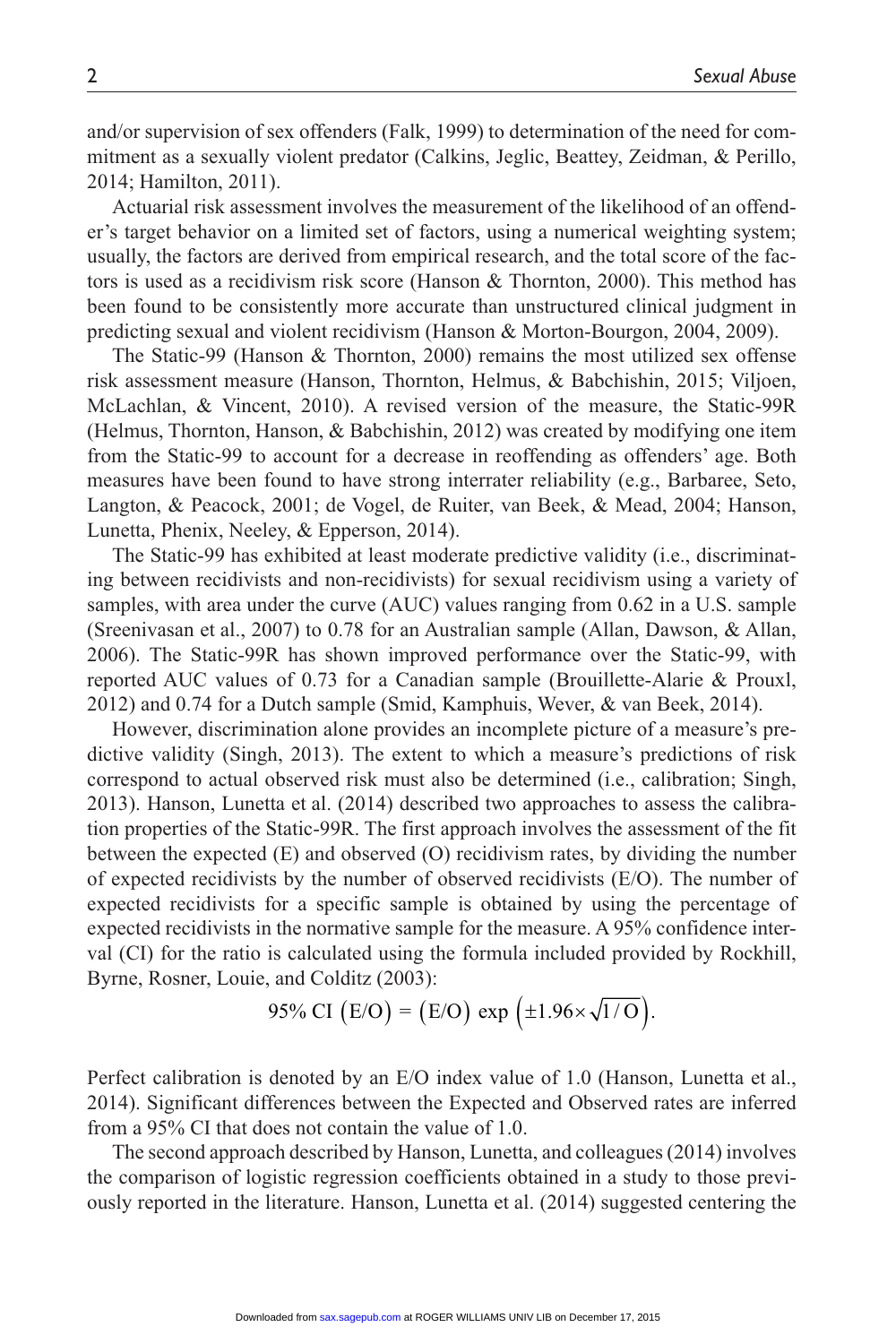logistic regression equation on the value of two, which corresponds to the score of the median offender. For example, when studying an ethnically diverse California sample, Hanson Lunetta et al. (2014) used the regression parameters based on a follow-up period of at least 5 years reported previously (Hanson, Babchishin, Helmus, & Thornton, 2013, Appendix Table B1:  $B0_2 = -2.941$ , standard error  $[SE] = 0.238$ ;  $B1 =$ 0.331, *SE* 0.044) for comparison with the regression parameters they derived in their study. As Hanson, Lunetta et al.  $(2014)$  explained, the first regression coefficient  $(B0<sub>2</sub>)$ "... represents the expected recidivism rate for a Static-99R score of 2  $(p_2)$  in logit units  $(\ln[p2/\{1-p2\}])$ " (p. 16). Hanson, Lunetta, and colleagues (2014) also determined the relative increase in risk of each increase in score on the Static-99R using the formula  $e^{B1}$ , where  $B1$  is the model's regression coefficient and the adjusted 5-year recidivism rate for a Static-99R score of 2 using the formula  $1/(1 + e^{B02})$ , where  $B0<sub>2</sub>$  is the intercept's regression coefficient when scores on the measure are centered on the score of 2.

## **Use of the Static-99 and Static-99R With Non-Whites**

The predictive accuracy of Static-99 and Static-99R needs be supported empirically with ethnically diverse samples before these measures can be used with confidence, particularly in the United States where racially and ethnically diverse correctional populations are the norm. Latinos are one of the fastest growing populations in U.S. prison and currently comprise approximately 22% of those incarcerated in state and federal prisons (Carson, 2014). The Static-99 development sample relied primarily on a Canadian offender sample, where less than 1% of the Canadian correctional population identifies as Latino (Trevethan & Rastin, 2004). Although recent Static-99R norms rely more heavily on U.S. data (Helmus, 2009), U.S. samples still made up a minority (approximately 25%) of the study samples used in development of the Static-99R norms. Most of the studies used in the re-norming were from Commonwealth and European countries, places with a very low number of Latinos. Previous authors have remarked that the Static-99 may have limited applicability to ethnically diverse people in the United States (Sreenivasan et al., 2007). Findings across the few studies that have assessed the predictive validity of Static-99 and Static-99R across different ethnicities have been inconsistent (see Table 1). Therefore, the applicability of the Static-99 measures with diverse offender populations has not been well established, particularly with respect to U.S. Latinos.

Some authors have found the Static-99 and/or Static-99R to work well with non-European samples (Babchishin, Blais, & Helmus, 2012; Hanson, Lunetta et al., 2014; Smallbone & Rallings, 2013). For example, Smallbone and Rallings (2013) reported that the Static-99 performed well with a small sample  $(n=67)$  of indigenous Australians, but noted that the same was not the case for the Static-99R and urged more research using that measure. Babchishin et al. (2012) conducted a meta-analysis based on five studies that included indigenous Canadian participants and found that both the Static-99 and Static-99R successfully discriminated recidivists from non-recidivists with fairly strong effect sizes (AUCs of 0.698 for random effects and 0.718 for fixed effects).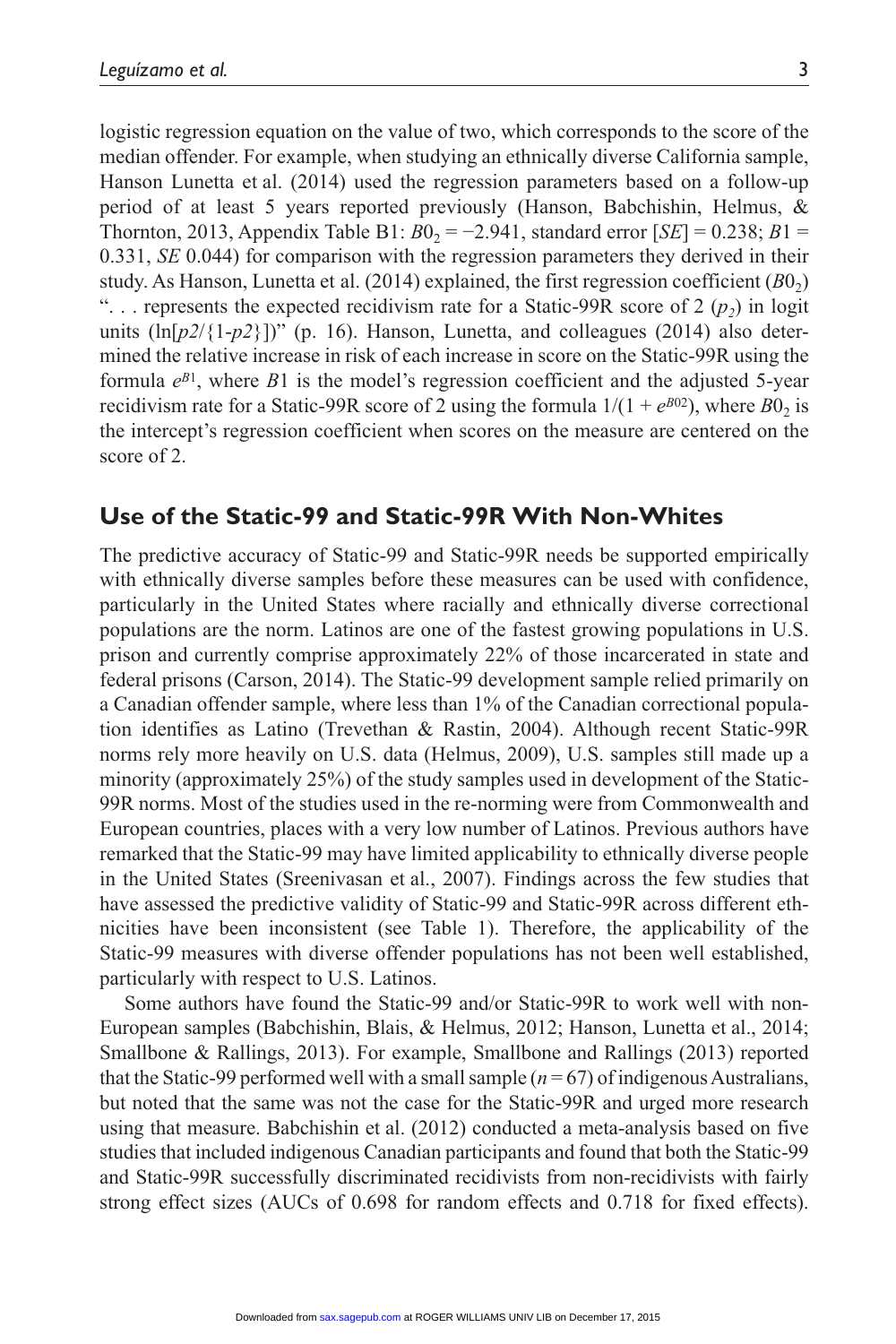|                                                                    |                                  |      |                                                       | M score           |                  | <b>AUC</b> |          |
|--------------------------------------------------------------------|----------------------------------|------|-------------------------------------------------------|-------------------|------------------|------------|----------|
| Author(s)                                                          | Sample                           | n    | Base rate % Static-99 Static-99R Static-99 Static-99R |                   |                  |            |          |
| Långström (2004)                                                   | African/<br>Asians               | 128  | 3.1                                                   | 3.05 <sup>a</sup> |                  | 0.50, ns   |          |
| Smallbone and<br>Rallings (2013)                                   | Indigenous<br><b>Australians</b> | 67   | 9                                                     | 4.04 <sup>a</sup> | 3.72a            | 0.76       | 0.61, ns |
| Babchishin, Blais, and Indigenous<br>Helmus (2012)                 | Canadians                        | 319  | 16                                                    | 3.9 <sup>a</sup>  | 4.01a            | 0.70       | 0.71     |
| Varela, Boccaccini,<br>Murrie, Caperton,<br>and Gonzalez<br>(2013) | U.S. African<br>Americans        | 44 I | 2.7                                                   | 3.66 <sup>a</sup> | 3.29a            | 0.58, ns   | 0.65, ns |
| Varela et al. (2013)                                               | U.S. Latinos                     | 589  | 3.1                                                   | 2.51 <sup>b</sup> | 2.08             | 0.59, ns   | 0.57, ns |
| Hanson, Lunetta<br>et al. (2014)                                   | U.S. African<br>Americans        | 99   | 7.1                                                   | 3.2 <sup>c</sup>  | 2.7 <sup>c</sup> | 0.75       | 0.77     |
| Hanson, Lunetta<br>et al. (2014)                                   | U.S. Latinos                     | 200  | 2.5                                                   | 2.0 <sup>c</sup>  | 1.8 <sup>c</sup> | 0.75, ns   | 0.73, ns |

**Table 1.** Predictive Validity of the Static-99 and Static-99R for Sex Offense Recidivism With Non-European Samples.

*Note*. AUC = area under the curve.

<sup>a</sup>Mean score was significantly higher than European/White groups.

**Mean score was significantly lower than comparison group(s).** 

cAlthough the Hanson et al. (2014) reported a significant overall difference in mean scores among groups, they did not include information about post hoc analyses.

Hanson, Lunetta and colleagues (2014) reported similar findings with respect to African Americans in a field study of diverse (White, African American, and Latino) sex offenders in California. However, although the AUC values for Latinos were higher than 0.73 on both Static-99 measures, they did not reach statistical significance. Hanson and his colleagues noted that the low number of recidivists per group limited statistical power. Nonetheless, the Static-99R performed well with African Americans and Latinos in terms of *relative* risk, based on part of their calibration analyses. Using the entire sample of Whites, African Americans, and Latinos, Hanson et al.'s (2014) comparison of expected versus observed recidivism rates yielded only one significant difference, which centered on the Low-Moderate Risk group, with the observed recidivism rate for their entire sample being lower than the expected rate. In addition, regression analyses using the entire sample revealed that relative risk increased along with increments on the measure's total score (Hanson et al., 2014). However, regression coefficients for their entire sample, as well as for Latinos in particular, were somewhat different from those obtained from pooled samples by Hanson et al. (2013). The expected recidivism rate for a Static-99R score of two was somewhat lower, but the relative risk somewhat higher. These studies provide some support for the use of the measures with indigenous populations in Canada and Australia as well as with African Americans and Latinos in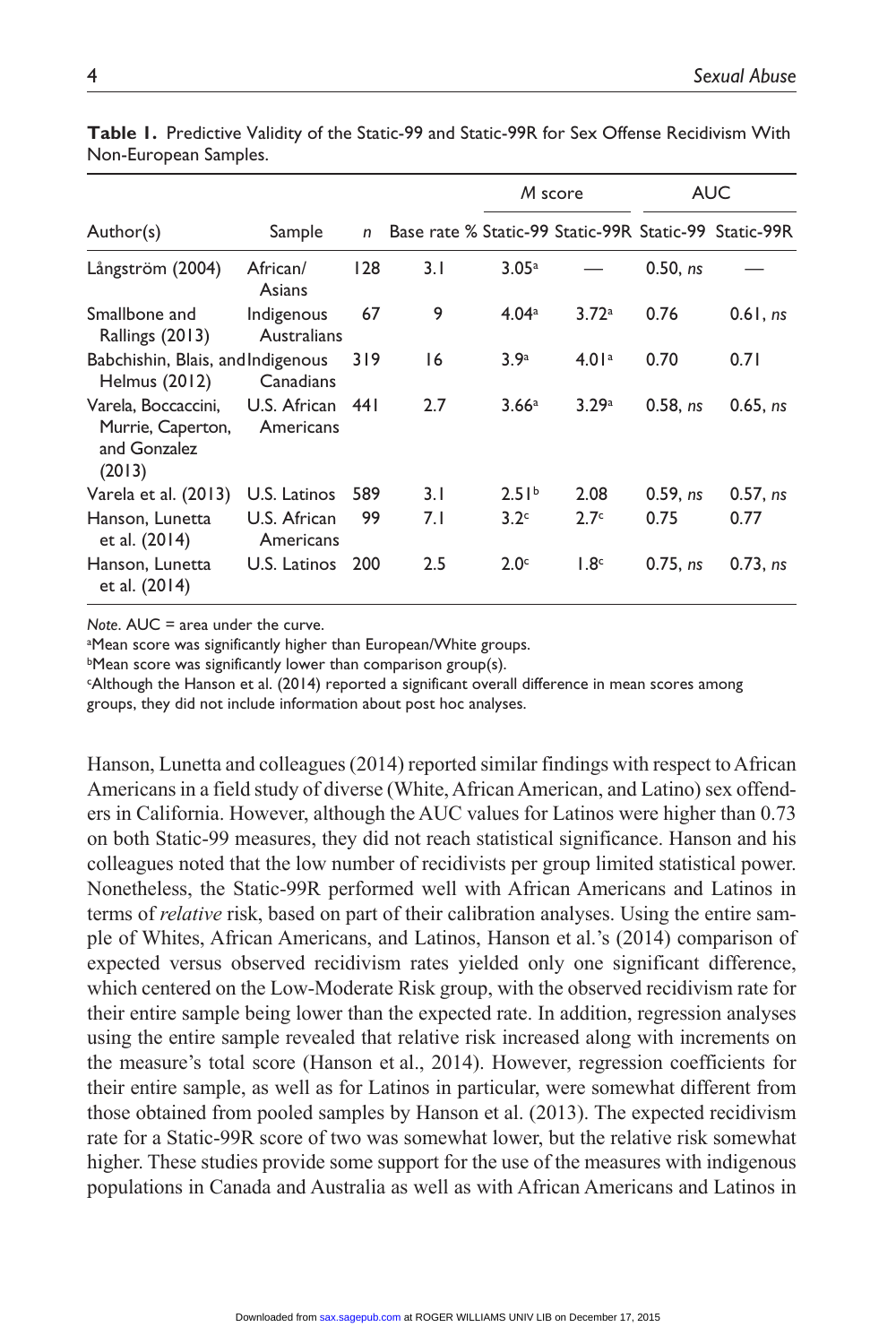California; nonetheless, Hanson, Lunetta et al. (2014) noted the potential need to validate the measures in specific localities.

However, Långström (2004) and Varela, Boccaccini, Murrie, Caperton, and Gonzalez (2013) found the measure(s) to be unable to predict sexual recidivism in their samples. Långström (2004) reported that the Static-99 performed no better than chance in predicting sexual or violent recidivism among African/Asian sexual offenders in Sweden. Varela and colleagues (2013) were the first to assess the cross-cultural validity of the Static-99 and Static-99R among U.S. ethnic minority sex offenders using a large sample  $(N = 1.911)$  from Texas. Despite having large sample size, they found the recidivism rates for African Americans and Latinos to be rather low (less than 3.2%). Moreover, even Latinos assessed by the Static-99 measures to be at high risk to reoffend sexually recidivated at a rate lower than 6%. They reported that neither measure predicted sexual recidivism for White, African American, or Latino sex offenders. Although these authors noted recidivism rates by risk category and race, they did not conduct calibration analyses. They concluded that the Static-99 and Static-99R

. . . *may* not work well as well with Latino offenders as White and Black offenders . . . we do not assert that the Static-99 instruments are clearly *in*appropriate for use with Latino offenders. Rather, we suggest only that the Static-99 instruments' appropriateness for use with Latino sex offenders has *not* yet been clearly established . . . [emphasis in the original]. (p. 238)

Varela and his colleagues (2013) identified two general issues that may have accounted for the poor predictive validity of the Static-99 measures with Latinos. First, they raised concerns about possible measurement error based on the measures' reliance on historical information, which would not be available for sex offenders who are immigrants. Rice, Boccaccini, and Varela (2013, as cited in Varela et al., 2013) found that Latino sex offenders in Texas who were born outside the United States were assigned significantly lower total scores on the Static-99 than did those born in the United States. Moreover, they noted that cultural attitudes about sex and rape may also lead to a significant under-reporting of sexual offenses for this population, which could affect the accuracy of available recidivism rates. Second, they raised the possibility that the items on the Static measures may lack functional equivalence. In other words, items that are deemed to suggest sexual deviance (e.g., the lack of a long-term live-in partner, having unrelated, stranger, or male victims) may not be indicative of sexual deviance for Latinos. Neither the exploration of potential differences in the predictive validity of the Static-99 measure between Latinos born in the United States or its territories and those born in the rest of Latin America nor differences in individual item scores have been undertaken in the literature.

## **Current Study**

The present study focused on assessing the predictive validity of the Static-99 and Static-99R when used with Latino sex offenders. Latinos constitute the fastest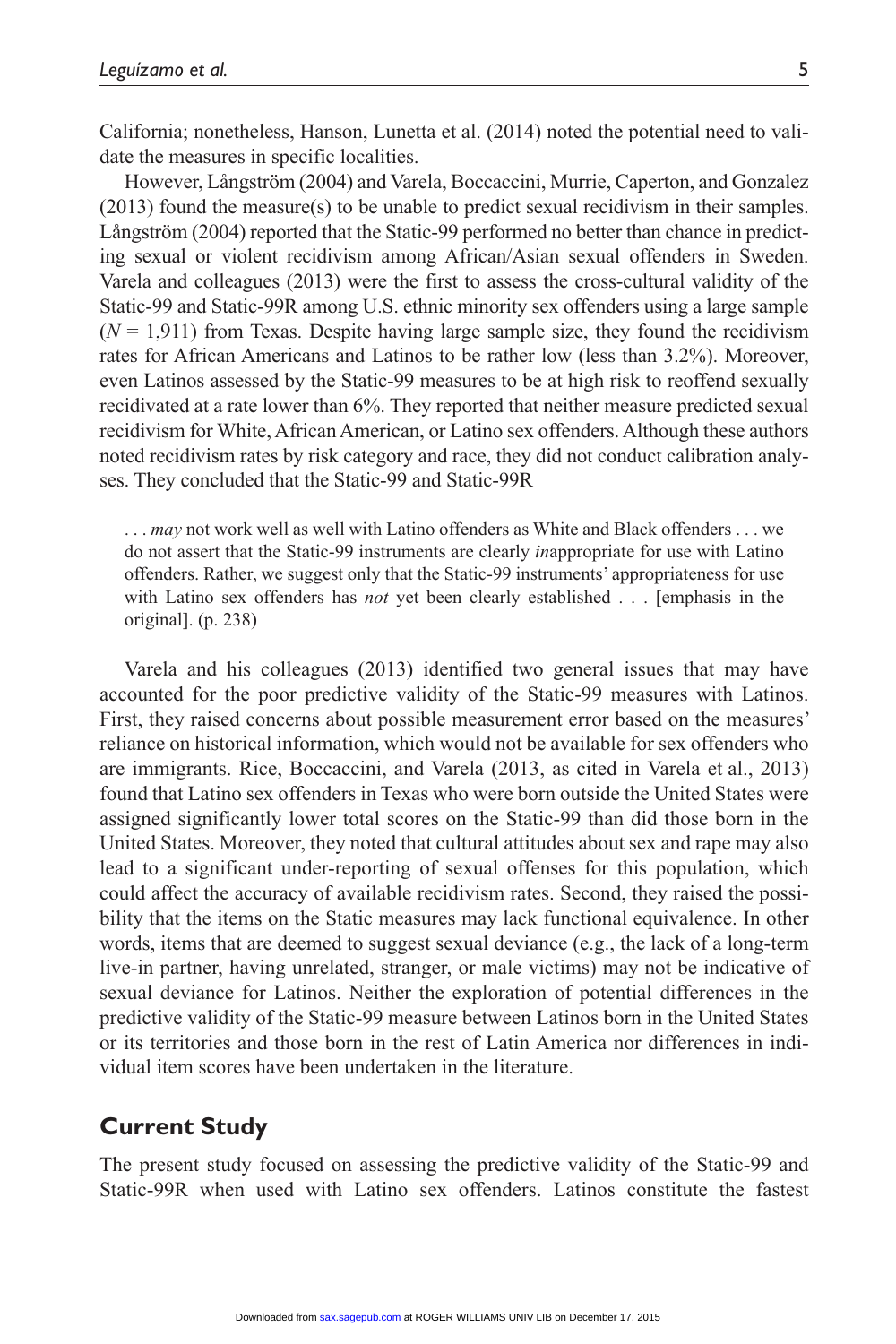growing group in the United States (Passel, Cohn, & Lopez, 2011). They comprise 12% and 29% of the total number of inmates involved in rape and sexual assault (unwanted sexual contact that does not include penetration) crimes respectively (Carson & Sabol, 2012) and have been found to be overrepresented among Level 3 sex offenders in some states, such as New York (Smith-Socaris, Perry, & Fox-Mullen, 2006). However, despite these figures, only two studies have evaluated the predictive validity of the Static-99 and Static-99R with Latino sex offenders in the United States (Hanson, Lunetta et al., 2014; Varela et al., 2013), with mixed results, and only the former included calibration analyses. Therefore, given that these instruments are integral in decision making regarding sex offender placement, supervision, and potentially post sentence civil commitment, it is essential that the predictive validity (both terms of discrimination and calibration) of the Static-99 measures with Latino sex offenders be further explored.

The main hypothesis is somewhat exploratory in nature given the contradictory findings about the Static-99 measures' performance with Latinos reported in the literature so far. Hence, we sought to assess the predictive validity of the Static-99 and Static-99R with this sample of Latino sex offenders, both in terms of discrimination and calibration. Moreover, we aimed to explore the performance of the measure with subgroups of Latinos. Researchers have typically divided Latinos based on their country of origin and representativeness in their samples (e.g., Vaughan, Kratz, Escobar, & Middendorf, 2013, who divided their sample accordingly: Mexican, Puerto Rican, Cuban, and Central/South American and Other Latino). However, given the issues raised by Varela et al. (2013), we opted to divide our sample based on availability of historical and follow-up information. The first group was composed of participants born in the United States or its territories (i.e., Puerto Rico). The second group was composed of participants born elsewhere in Latin America (i.e., Mexico, the Caribbean, Central, and South America). Given the considerable diversity within the Latino population in the United States (Ennis, Ríos-Vargas, & Albert, 2011), one of our primary aims was also to examine within-group differences on the Static-99 and Static-99R between Latinos born in the United States or U.S. territories (i.e., Puerto Ricans and U.S.-born Latinos) and Latinos born out of the United States (i.e., those born in Mexico, Central America, or South America).

## **Method**

#### *Participants*

Data from the archival files of 483 Latino male sex offenders who had been incarcerated in New Jersey state prisons were utilized in this study. The data were gathered as part of a larger project funded by the National Institute of Justice (NIJ; Mercado, Jeglic, & Markus, 2011). The majority of the sample (*n* = 368, 76.2%) was composed of sex offenders who were incarcerated in a general prison population, whereas 115 (23.8%) were incarcerated in a specialized treatment facility for sex offenders deemed to be compulsive and repetitive, but amenable to treatment.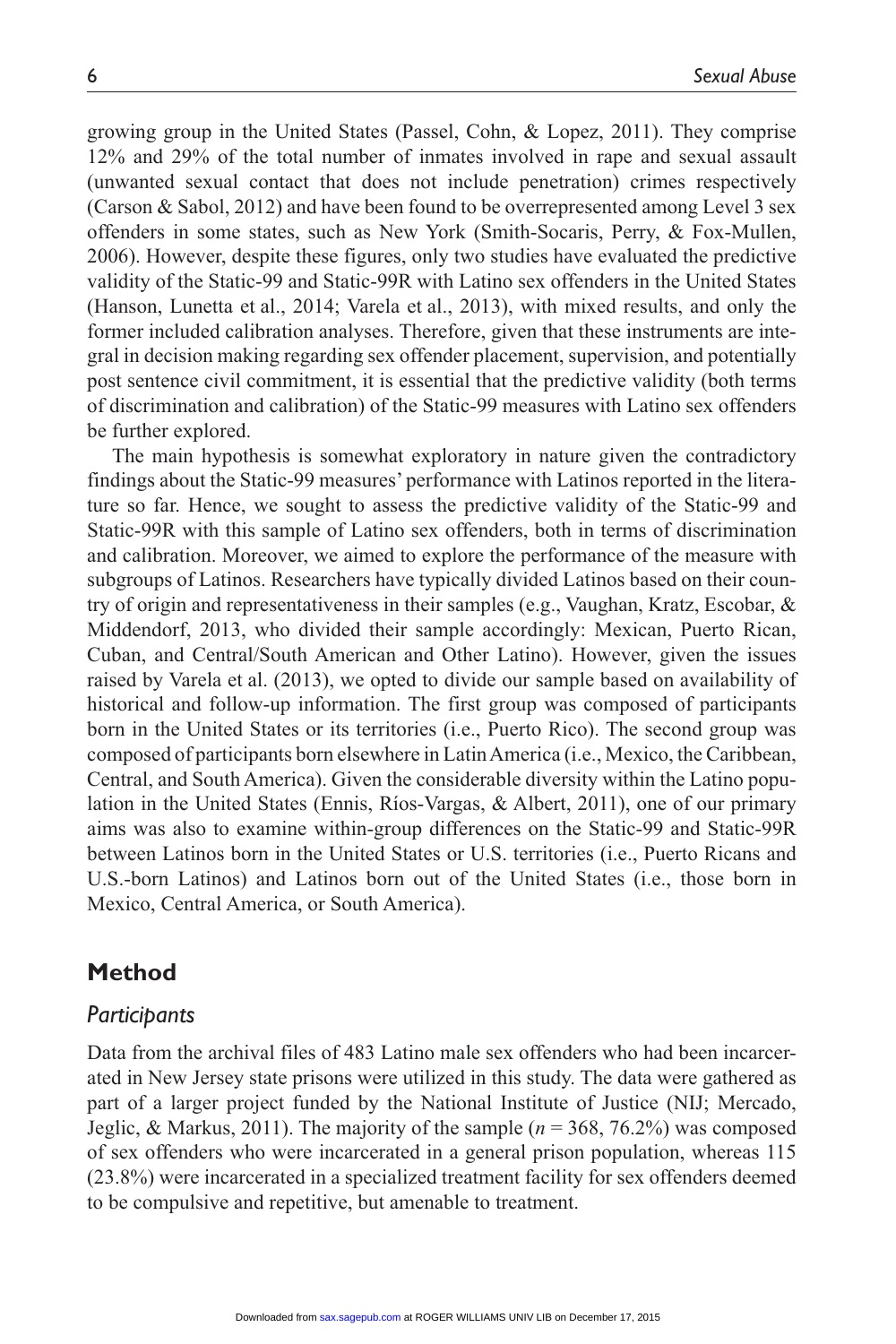|                                      | $U.S.-born/$<br><b>Puerto Ricans</b> | Other Latin<br>Americans |           |               |
|--------------------------------------|--------------------------------------|--------------------------|-----------|---------------|
|                                      | $n$ (%)                              | n(%)                     | $\chi^2$  | Odds<br>ratio |
| Victim age                           |                                      |                          |           |               |
| Child under 13                       | 146 (54.5)                           | 118(54.9)                | 2.61      |               |
| Teen/Adult                           | 110(41.0)                            | 93 (43.3)                |           |               |
| Mixed                                | 12(4.5)                              | 4(1.9)                   |           |               |
| Victim gender                        |                                      |                          |           |               |
| Female                               | 241 (92.0)                           | 199 (93.4)               | 0.36      |               |
| Male                                 | 21(8.0)                              | 14(6.6)                  |           |               |
| Past charges for sexual offenses     | 43 (16)                              | 15(7.0)                  | $9.28*$   | 2.55          |
| Past charges for non-sexual offenses | 182 (67.9)                           | 92 (43.4)                | 29.04**   | 2.76          |
| Non-sexual charges as juveniles      | 47 $(21.4)$                          | 6(3.6)                   | $25.16**$ | 7.24          |
| Sexual charges as juveniles          | 10(5.7)                              | 0(0.0)                   |           |               |

#### **Table 2.** Characteristics of the Sample.

 $*_{p}$  < .01.  $*_{p}$  < .001.

The overall sample was divided into two groups: those born in the United States and Puerto Rico ( $n = 268, 55.5\%$ ) and those born elsewhere in Latin America ( $n = 215$ , 44.5%). The characteristics of the samples are presented in Table 2. The groups did not differ significantly with respect to victim age category in their index offense (child under 13, teenager/adult, or mixed),  $\chi^2(2) = 2.61$ ,  $p = .271$ . In addition, the groups did not differ significantly from one another with respect to victim gender,  $\chi^2(1) = .36$ ,  $p =$ .55. Of note, two participants in the U.S.-born/Puerto Rican group offended against both males and females, whereas none in the other group did. These two participants were excluded from the preceding analysis. The two groups, however, differed with respect to aspects of their criminal histories. Participants born in the United States or Puerto Rico were significantly more likely than those born elsewhere in Latin America to have past charges for sexual offenses,  $\chi^2(1) = 9.38$ ,  $p = .002$  (2.55 times more likely), non-sexual offenses,  $\chi^2(1) = 29.04$ ,  $p < .001$  (2.76 times more likely), and to have charges as juveniles,  $\chi^2(1) = 25.16$ ,  $p < .001$  (7.24 times more likely). Moreover, 10 participants from the U.S.-born/Puerto Rican group were charged with sexual offenses when they were juveniles, whereas none were in the other group.

#### *Measures*

*Static-99.* The Static-99 (Hanson & Thornton, 2000) is a widely researched and used actuarial measure of recidivism risk. The Static-99 is composed of 10 items: (a) young, (b) single, (c) index non-sexual violence, (d) prior non-sexual violence, (e) prior sex offenses, (f) prior sentencing dates (excluding index), (g) any convictions for noncontact sex offenses, (h) any unrelated victims, (i) any stranger victims, and (j) any male victims. Total scores for the Static-99 can range from 0 to 12 and converted into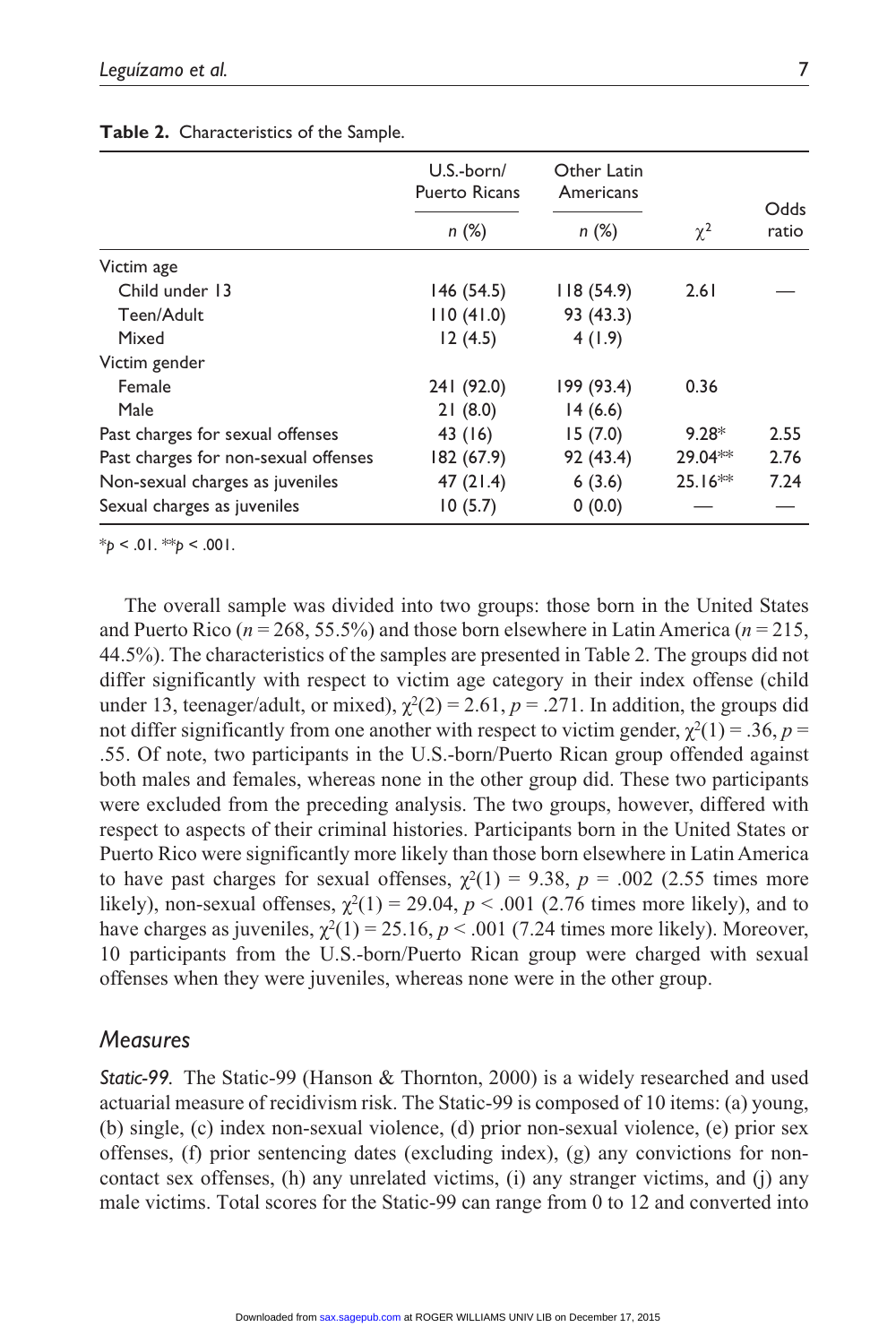four risk categories: the scores of 0 and 1 as "Low" risk, 2 and 3 as "Moderate-Low" risk, 4 and 5 as "Moderate-High" risk, and 6 and above as "High" risk.

*Static-99R.* The only difference between the original Static-99 and the Static-99R is the way in which the age (at time of release) item is coded 1 for ages 18 to 34.9, 0 for ages 35 to 39.9, −1 for ages 40 to 59.9, and −3 for ages 60 and older (Helmus, Thornton et al., 2012). The total scores for the Static-99R range from −3 to 12. The risk category for the Static-99R is the same as that of the Static-99, with the exception of the "Low" risk category, which can include negative total scores.

*Data collection tool.* Demographic, criminal, and other data were gathered from the offender files as part of a larger study (Mercado et al., 2011). For the purposes of this study, only demographic information, Static-99 scores, and recidivism data were used to conduct the analyses.

### *Procedure*

The Static-99 data were scored by clinicians (*n* = 378; as contained in the participants' record) and/or by trained graduate research assistants  $(n = 391)$ . The level of agreement in Static-99 scores based on rater was measured using the intraclass correlation coefficient (ICC) for the 287 cases that were rated by both clinicians and research assistants. The ICC obtained was .884, which suggests excellent agreement (Cicchetti, 1994) and is consistent with previously reported interrater reliability for the Static-99 measures (e.g., Hanson, Lunetta et al., 2014, ICC of .85 for experienced raters; Quesada, Calkins & Jeglic, 2014, ICC of .89). When both sets of scores were available, the ratings from research assistants were used. The Static-99R total was subsequently obtained by the first author by recoding the first item using the participants' age at time of their release from custody and substituting this score for the Age item on the Static-99, according to the guidelines provided by Helmus, Thornton et al. (2012).

Recidivism data were obtained via the New Jersey State Police criminal records database for those offenders released from the New Jersey Department of Corrections (DOC) between the years 1996 and 2007 following an incarceration for a sexual offense. These records were obtained via the New Jersey State Police Computerized Criminal History System and the National Crime Information Center's Interstate Identification Unit; thus, the recidivism data account for criminal offenses across all U.S. jurisdictions, not just New Jersey. Recidivism data were collected on the number and nature of sexual and non-sexual. The average period of follow-up was 6.14 years  $(SD = 2.60, \text{ range} = 1.63 - 12.11).$ 

In order to replicate Hanson, Lunetta et al.'s (2014) calibration analyses using a follow-up period of at least 5 years, participants in our sample with shorter periods of time in the community were excluded from those analyses. The final sample for the calibration analyses was composed of 303 participants, with an average follow-up period of 7.62 years  $(SD = 1.83$ , range  $= 5.0$ -13.11). Both U.S.-born/Puerto Rican and other Latin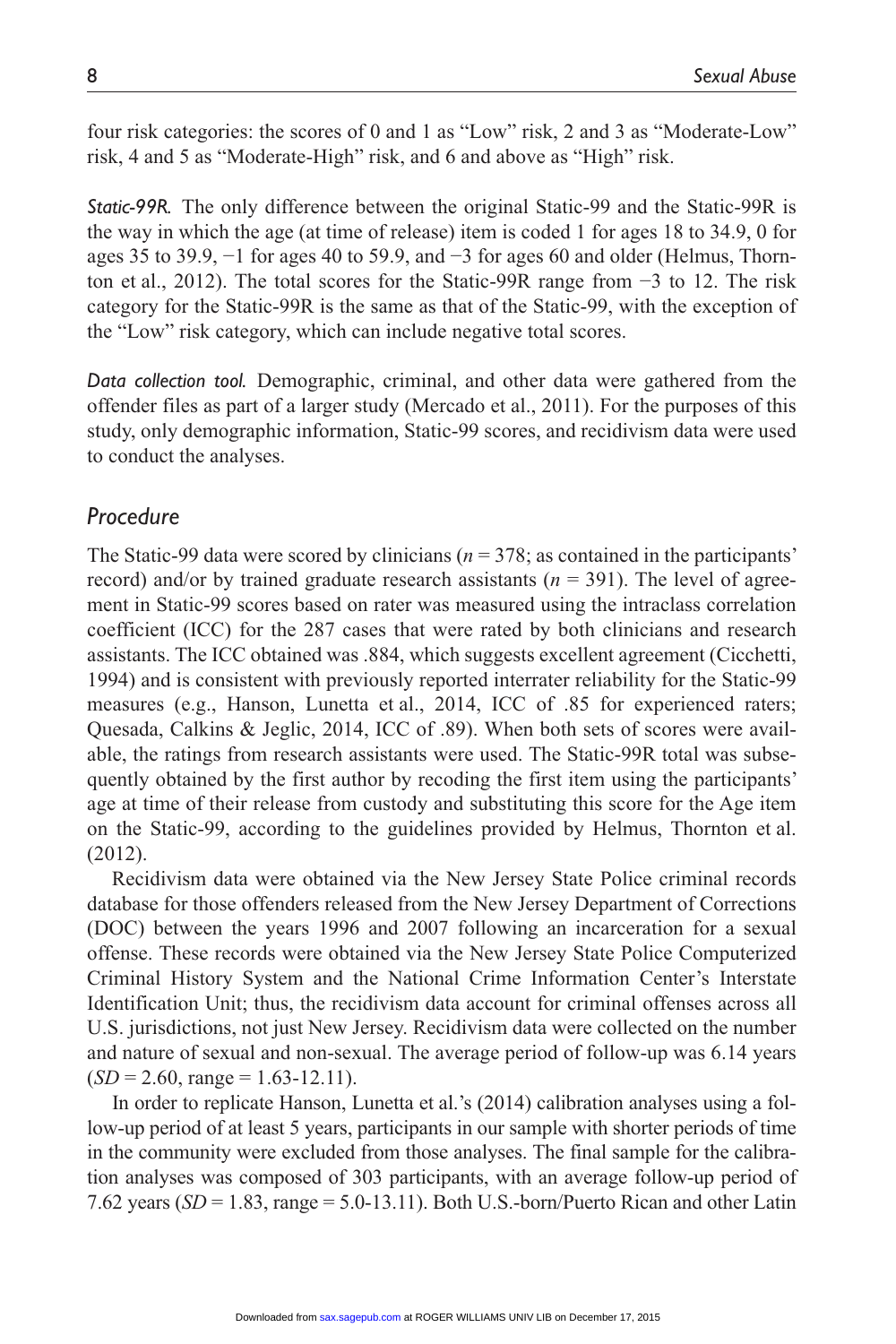American participants had comparable ranges of time in the community for the purpose of follow-up analyses (*n =* 174, *M* = 7.65, *SD* = 1.87 vs. *n* = 129, *M* = 7.58, *SD* = 1.77, respectively),  $t(301) = .32$ ,  $p = .749$ , *ns*. To compare observed recidivism rates with expected rates, we used the 5-year estimates provided by Phenix, Helmus, and Hanson (2012) for a routine sample because the majority of our participants (76.2%) came from a general prison population. The only difference in analytic strategy between the present study and Hanson, Lunetta et al.'s (2014) was the way in which logistic regression coefficients were compared. Whereas Hanson, Lunetta and colleagues (2014) used fixedeffect meta-analysis, we used the formula proposed by Paternoster, Brame, Mazerolle, and Piquero (1998) to test the equality of regression coefficients:

$$
z = \frac{b1 - b2}{\sqrt{\left(SEb1\right)^2 + \left(SEb2\right)^2}},
$$

where *z* is the standardized residual of the difference between coefficients. The coefficients being compared are represented by *b*1 and *b*2, and their SE by *SEb*1 and *SEb*2. The difference between coefficients is significant if the *z* score is smaller than −1.96 or larger than 1.96.

## **Results**

#### *Scores and Level of Risk*

*Static-99.* The mean score on the Static-99 for the overall sample was 1.86 (median =  $2.0, SD = 1.40$ , range = 0-8). There was a significant difference on average Static-99 total score between participants born in the United States/Puerto Rico ( $n = 268$ ) and non-U.S.-born ( $n = 215$ ;  $M = 2.03$ ,  $SD = 1.46$  vs.  $M = 1.64$ ,  $SD = 1.30$ , respectively),  $t(481) = 3.11$   $p = .002$ , which represented a small effect size, Cohen's  $d = .28$ .

*Static-99R.* The mean score on the Static-99R for the overall sample was 1.64 (median  $= 2.0, SD = 1.88$ , range  $= -3-8$ ). There was a significant difference on average Static-99R total score between participants born in the United States/Puerto Rico (*n* = 268) and those who were non-U.S.-born (*n* = 215; *M* = 1.81, *SD* = 1.91 vs. *M* = 1.43, *SD* = 1.81, respectively),  $t(481) = 2.23$   $p = .026$ , which represented a small effect size, Cohen's *d* = .20.

*Comparison of item scores.* A crosstabs analysis was performed using the Static-99 items, with the addition of the age-related item of the Static-99R, to assess potential differences between the two subgroups. Of note, the prior sex offenses item, which can have a value ranging from 0 to 3, was recoded as dichotomous to conduct a  $\chi^2$ analysis because only one participant in the non-U.S.-born group scored above a 1 on that item. Results are presented in Table 3. A specific analysis of the Age at the Time of Release item for the Static-99R is presented in Table 4. Significant differences between the two groups centered on the Static-99 items related to participants'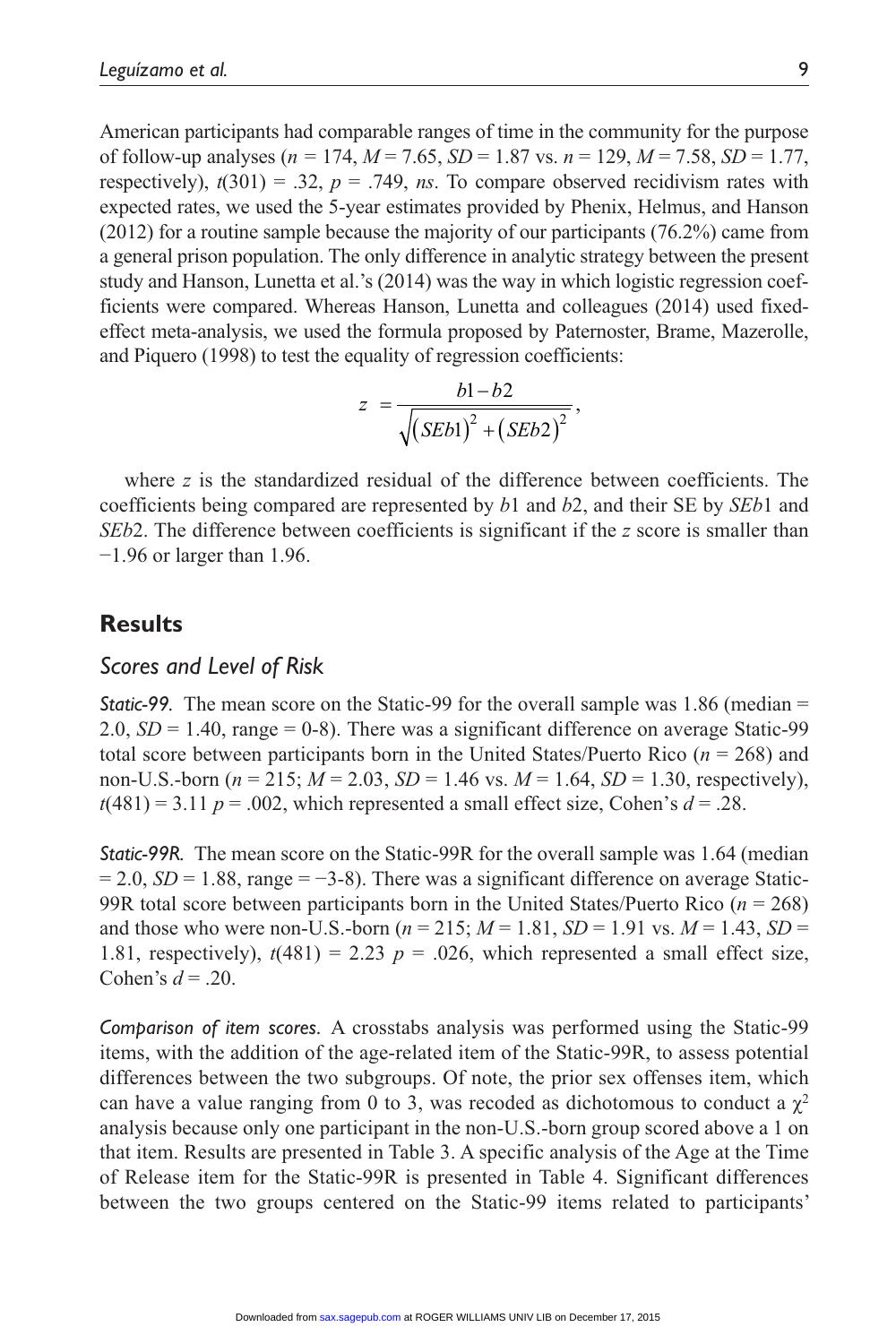#### **Table 3.** Static-99 Item Analysis.

| Static-99 item |                                       | U.S.-born/Puerto<br>Rican $n$ $%$ | Other Latin<br>American n (%) | $\chi^2(1)$ |
|----------------|---------------------------------------|-----------------------------------|-------------------------------|-------------|
| Ι.             | Young                                 | $36$ $13.4$ )                     | 31(14.4)                      | 0.097       |
|                | 2. Ever lived with a partner >2 years | 77 (28.7)                         | 63(29.3)                      | 0.019       |
| 3.             | Index non-sexual violence convictions | 17(6.3)                           | 16(7.4)                       | 0.226       |
| 4.             | Prior non-sexual violence convictions | 61(22.8)                          | 23(10.7)                      | $12.084*$   |
|                | 5. Prior sex offenses (dichotomous)   | 53 (19.8)                         | 13(6.0)                       | $19.061**$  |
|                | 6. Prior sentencing dates             | 49 (18.3)                         | 11(5.1)                       | $19.012**$  |
| 7.             | Non-contact sex offenses convictions  | 6(2.2)                            | 6(2.8)                        | 0.150       |
| 8.             | Any unrelated victims                 | 182 (67.9)                        | 148 (68.8)                    | 0.047       |
| 9.             | Any stranger victims                  | 24(9.0)                           | 24(11.2)                      | 0.650       |
| 10.            | Any male victims                      | 24(9.0)                           | 15(7.0)                       | 0.629       |

\**p* < .01. \*\**p* < .001.

#### **Table 4.** Static-99R Age at Time of Release Item Analysis.

|                                                                                                                                           |      | Age at time of release score |              |               |
|-------------------------------------------------------------------------------------------------------------------------------------------|------|------------------------------|--------------|---------------|
|                                                                                                                                           | $-3$ | $-1$                         | $\mathbf{0}$ | $\gamma^2(3)$ |
| U.S.-born/Puerto Rican n (%) 13 (5.0) 92 (35.1) 50 (19.1) 107 (40.8)<br>Other Latin American n (%) 13 (6.1) 70 (33.0) 34 (16.0) 95 (44.8) |      |                              |              | 1.490, ns     |

criminal history. Specifically, based on odds ratio analyses, we found that U.S.-Born Latinos/Puerto Ricans were 2.46 times more likely than non-U.S.-born Latinos to have prior non-sexual charges/convictions, more than 4 times (4.15) more likely to have prior sentencing dates, and almost 4 times  $(3.83)$  more likely to have prior sexual offenses.

*Risk levels.* With respect to assigned risk categories, we attempted to conduct chisquare analyses, but the ensuing crosstabs tables for risk categories for both Static-99 measures had expected counts less than five for more than 20% of the cells. We subsequently collapsed the risk categories into Low/Moderate-Low, and Moderate-High/High. There was no significant difference between the two groups on the collapsed Static-99 risk categories, but there was a trend,  $\chi^2(1) = 3.688$ , p = .055. However, there was a significant difference between the two groups with respect to the collapsed Static-99R risk categories,  $\chi^2(1) = 7.639$ , p = .006. Based on an odds ratio analysis, we determined that Latinos born in the United States or Puerto Rico were about twice as likely (2.05) than non-U.S.-born Latinos to fall in the Moderate-High/High collapsed risk category. Results are summarized in Tables 5 and 6.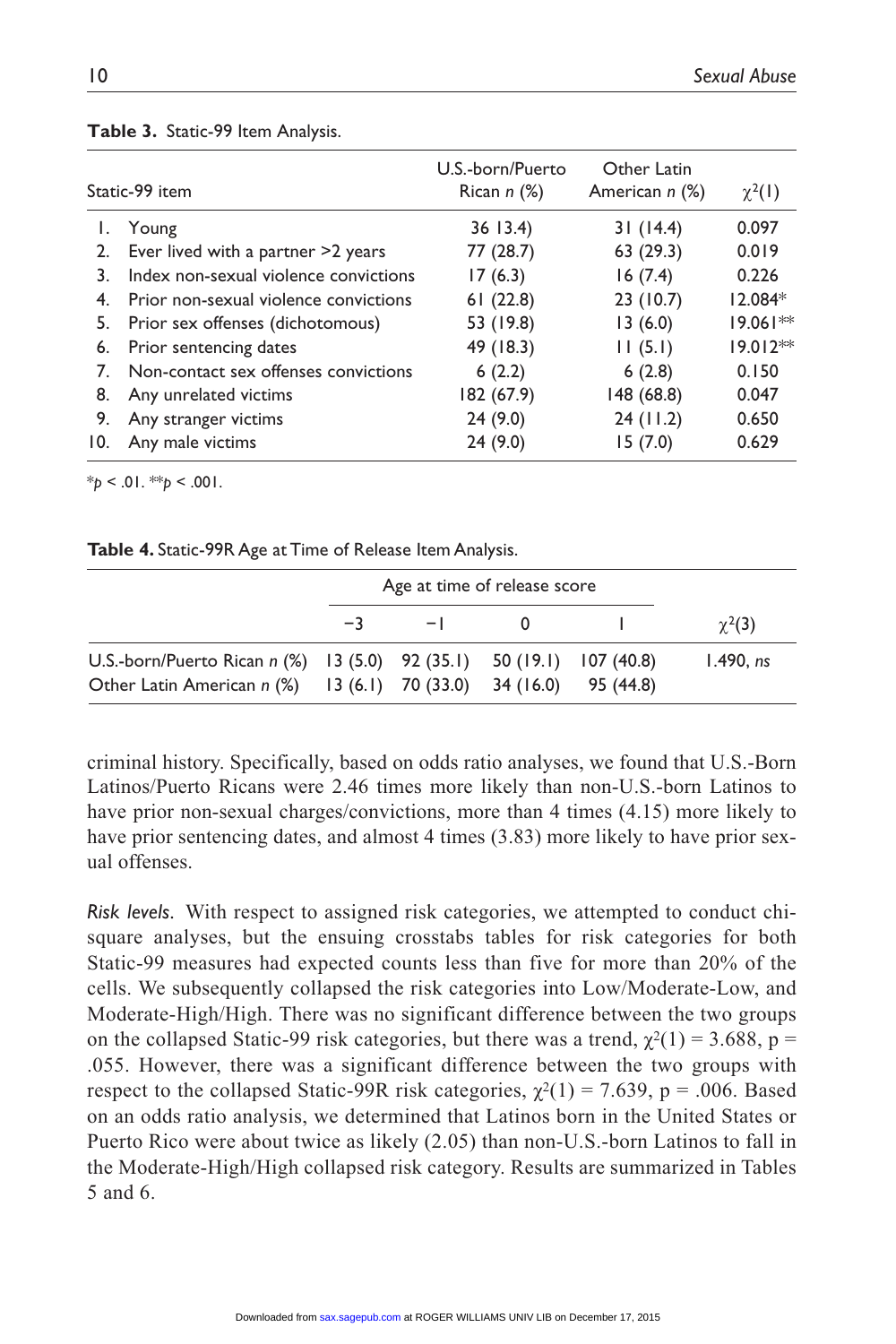|                         | Low        | Low/Mod   | Mod/High  | <b>High</b> |             |
|-------------------------|------------|-----------|-----------|-------------|-------------|
|                         | n (%)      | n(%)      | n(%)      | n(%)        | $\chi^2(3)$ |
| Static-99               |            |           |           |             |             |
| U.S.-born/Puerto Ricans | 108(40.3)  | 121(46.1) | 36 (13.4) | 3(1.1)      | 6.319       |
| Other Latin Americans   | 107(49.8)  | 89(41.4)  | 18(8.4)   | (0.5)       |             |
| Static-99R              |            |           |           |             |             |
| U.S.-born/Puerto Ricans | 122 (45.5) | 91 (34.0) | 51 (19.0) | 4(1.5)      | 9.279       |
| Other Latin Americans   | 107 (49.8) | 84 (39.1) | 24(11.2)  | 0(0.0)      |             |

**Table 5.** Static-99 and Static-99R Risk Categories Based on Total Score.

**Table 6.** Static-99 and Static-99R Collapsed Risk Categories Based on Total Score.

|                         | Risk category |               |             |
|-------------------------|---------------|---------------|-------------|
|                         | Low-Low/Mod   | Mod/High-High |             |
|                         | n(%)          | n(%)          | $\chi^2(1)$ |
| Static-99               |               |               |             |
| U.S.-born/Puerto Ricans | 229 (85.4)    | 39 (14.6)     | $3.688***$  |
| Other Latin Americans   | 196(91.2)     | 19(8.8)       |             |
| Static-99R              |               |               |             |
| U.S.-born/Puerto Ricans | 213(79.5)     | 55 (20.5)     | $7.639*$    |
| Other Latin Americans   | 191 (88.8)    | 24(11.2)      |             |

 $*_{p}$  < .01.\*\**p* = .055.

## *Predictive Validity Analysis of the Static-99 and Static-99R*

*Rates of sexual offense recidivism.* In the overall sample of 483 sex offenders, nine participants reoffended sexually (1.9%). Of the 268 U.S.-born Latinos/Puerto Ricans, six participants recidivated sexually (2.2%) versus three of the 215 non-U.S.-born Latinos (1.4%). However, this difference was not statistically significant (Fisher's Exact Test,  $p = .737$ ).

*Discrimination analyses.* Receiver operating characteristic (ROC) analyses were performed to assess the ability of the Static-99 and Static-99R measures to discriminate between recidivists and non-recidivists. Analyses were conducted with the entire sample as well as for both subgroups. The magnitude of the ensuing AUC values was interpreted using the guidelines proposed by Rice and Harris (2005) for violence predictions studies (0.56 is small, 0.64 is moderate, and 0.71 is large).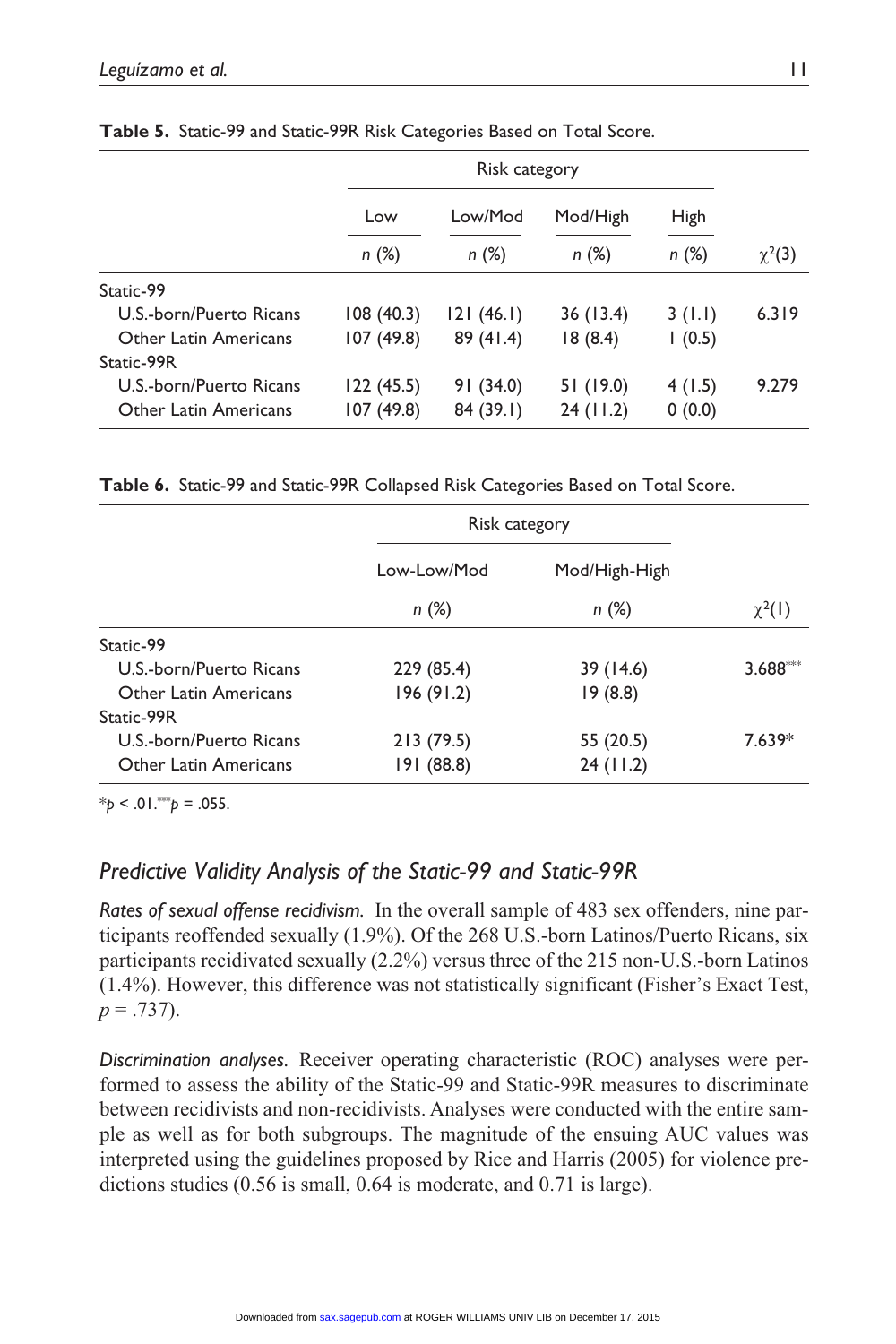For the entire sample, the AUC value for the Static-99 was moderate-large (0.683), although it was not statistically significant. In addition, the CI around the AUC value was wide, ranging from 0.483 to 0.883. However, the AUC value for the Static-99R, based on the entire sample, was large (0.719) and statistically significant. Once again, the corresponding CI around the AUC value was also wide, ranging from 0.529 to 0.909.

Results once the entire sample was divided into U.S.-born/Puerto Ricans and non-U.S.-born offenders were mixed. With respect to the U.S.-born/Puerto Rican group, the AUC values for both measures were large (0.774 for the Static-99 and 0.815 for the Static-99R) and statistically significant. Nonetheless, their corresponding CIs were also wide (0.611-0.938 for the Static-99 and 0.625-0.995 for the Static-99R). In contrast, for the non-U.S.-born group, the AUC values for both measures were small (0.469 for the Static-99 and 0.524 for the Static-99R) and not statistically significant. Moreover, their corresponding CIs were very wide (0.066-0.873 for the Static-99 and 0.191 to 0.856 for the Static-99R). Results are presented in Table 7.

Additional analyses were performed to assess whether or not group membership affected the Static-99 measures' prediction of sexual recidivism. We conducted binary logistic regressions using each Static-99 measure as the predictor for sexual recidivism alone as well as with group membership as a covariate. The Static-99 measures predicted sexual recidivism, whereas group membership did not. Results are presented in Table 8.

*Calibration analyses.* Calibration analyses focused solely on the Static-99R based on the recommendation from Hanson, Lunetta et al. (2014). The sensitivity of the measure was assessed using both calibration methods proposed by Hanson, Lunetta et al. (2014): through a comparison of observed versus expected recidivism rates (for our sample) based on the literature and comparison of regression coefficients with an intercept centered on a score of two. In general, our rates of observed sexual offense recidivism increased with Static-99R risk categories, as expected. The E/O indices for the Low and Moderate-High risk categories were close to 1.0, suggesting good calibration. However, the E/O indices for the Moderate-Low and High risk categories differed from 1.0, but not significantly given that their corresponding 95% CIs contained the value of 1.0. Results are presented in Table 9.

We subsequently performed a binary logistic regression to assess the Static-99R's ability to determine relative risk and compared our regression coefficients with those reported by Hanson et al. (2013) for the normative sample and by Hanson, Lunetta et al. (2014) with respect to their California Latino sample. The relationship between the centered (on the score of 2) Static-99R total scores and sexual offense recidivism fit a logistic distribution because the Hosmer–Lemeshow test was not significant,  $\chi^2(5)$  $= 5.73, p = .333; B0<sub>2</sub> = -3.75, SE = 0.43; B1 = 0.496, SE = 0.22$ . The ensuing logistic equation showed a relative increase in risk of 1.64 for each increase in Static-99R score  $(e^{0.382} = 1.64)$  and an adjusted 5-year sexual offense recidivism rate of 2.3% for a Static-99R score of 2  $(1/\{1 + e(-3.79)\} = 2.3)$  The adjusted base rate for our sample was not significantly different from that reported by Hanson et al. (2013), *B*0<sub>2</sub> of −3.75 versus  $-2.941$ ,  $z = -1.64$ , and was very similar to the one reported for Latinos in California by Hanson et al. (2014),  $B0_2$  of  $-3.75$  versus  $-3.953$ ,  $z = 0.47$ . With respect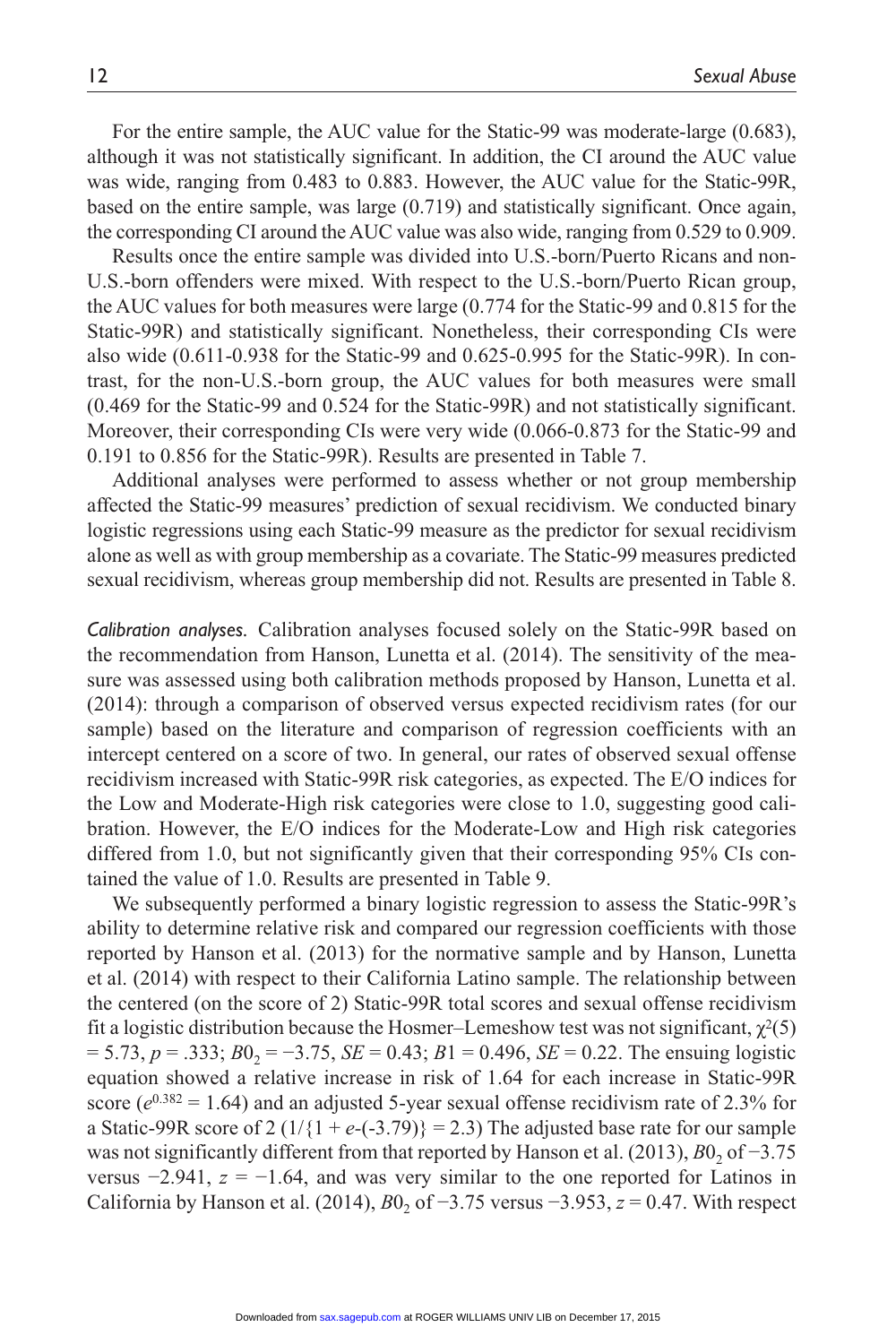|                              |     | Observed<br>recidivism<br>rate |            |            |      |                |
|------------------------------|-----|--------------------------------|------------|------------|------|----------------|
|                              | n   | n(%)                           |            | <b>AUC</b> | Þ    | 95% CI         |
| Overall                      | 483 | 9(1.9)                         | Static-99  | 0.683      | .060 | [0.483, 0.883] |
|                              |     |                                | Static-99R | 0.719      | .024 | [0.529, 0.909] |
| U.S.-born/Puerto Ricans      | 268 | 6(2.2)                         | Static-99  | 0.774      | .022 | [0.611, 0.938] |
|                              |     |                                | Static-99R | 0.815      | .008 | [0.635, 0.995] |
| <b>Other Latin Americans</b> | 215 | 3(1.4)                         | Static-99  | 0.469      | .855 | [.066, 0.873]  |
|                              |     |                                | Static-99R | 0.524      | .889 | [.191, 0.856]  |

Table 7. Predictive Validity (Discrimination) of the Static-99 and Static-99R for Sex Offense Recidivism.

*Note.* AUC = area under the curve; CI = confidence interval.

| Predictor(s)                                                                | B(SE)       | Wald  | Þ    | Odds ratio | 95% CI.        |
|-----------------------------------------------------------------------------|-------------|-------|------|------------|----------------|
| Static-99                                                                   | .446 (.204) | 4.787 | .029 | 1.562      | [1.048, 2.329] |
| $\gamma^2(1) = 4.37, p = .037$                                              |             |       |      |            |                |
| Nagelkerke $R^2 = .053$                                                     |             |       |      |            |                |
| Static-99                                                                   | .432(.207)  | 4.380 | .036 | 1.541      | [1.028, 2.310] |
| Group membership<br>$\chi^2(1) = .142, p = .706$                            | .271(.727)  | .139  | .709 | 1.311      | [.316, 5.448]  |
| Nagelkerke $R^2$ = .055                                                     |             |       |      |            |                |
| Static-99R<br>$\gamma^2(1) = 6.582, p = .011$                               | .467 (.185) | 6.368 | .012 | 1.594      | [1.110, 2.291] |
| Nagelkerke $R^2 = .08$                                                      |             |       |      |            |                |
| Static-99R                                                                  | .455 (.186) | 5.986 | .014 | 1.577      | [1.095, 2.270] |
| Group membership<br>$\chi^2(1) = .132, p = .717$<br>Nagelkerke $R^2$ = .082 | .261(.727)  | .129  | .720 | 1.298      | [.312, 5.402]  |

**Table 8.** Prediction of Sexual Reoffending by Static-99 Measures and Group Membership.

*Note.* CI = confidence interval.

to the change in relative risk, our findings were consistent to those reported both by Hanson et al. (2013; *B*1 of 0.496 vs. 0.331, *z* = 0.74) and Hanson, Lunetta et al. (2014) for Latinos (*B*1 of 0.496 vs. 0.383,  $z = 0.51$ ).

## **Discussion**

The main purpose of the current study was to assess the utility of the Static-99 measures for the assessment of risk among Latino sex offenders. First, we sought to evaluate the predictive validity of Static-99 and Static-99R with a sample of Latino sex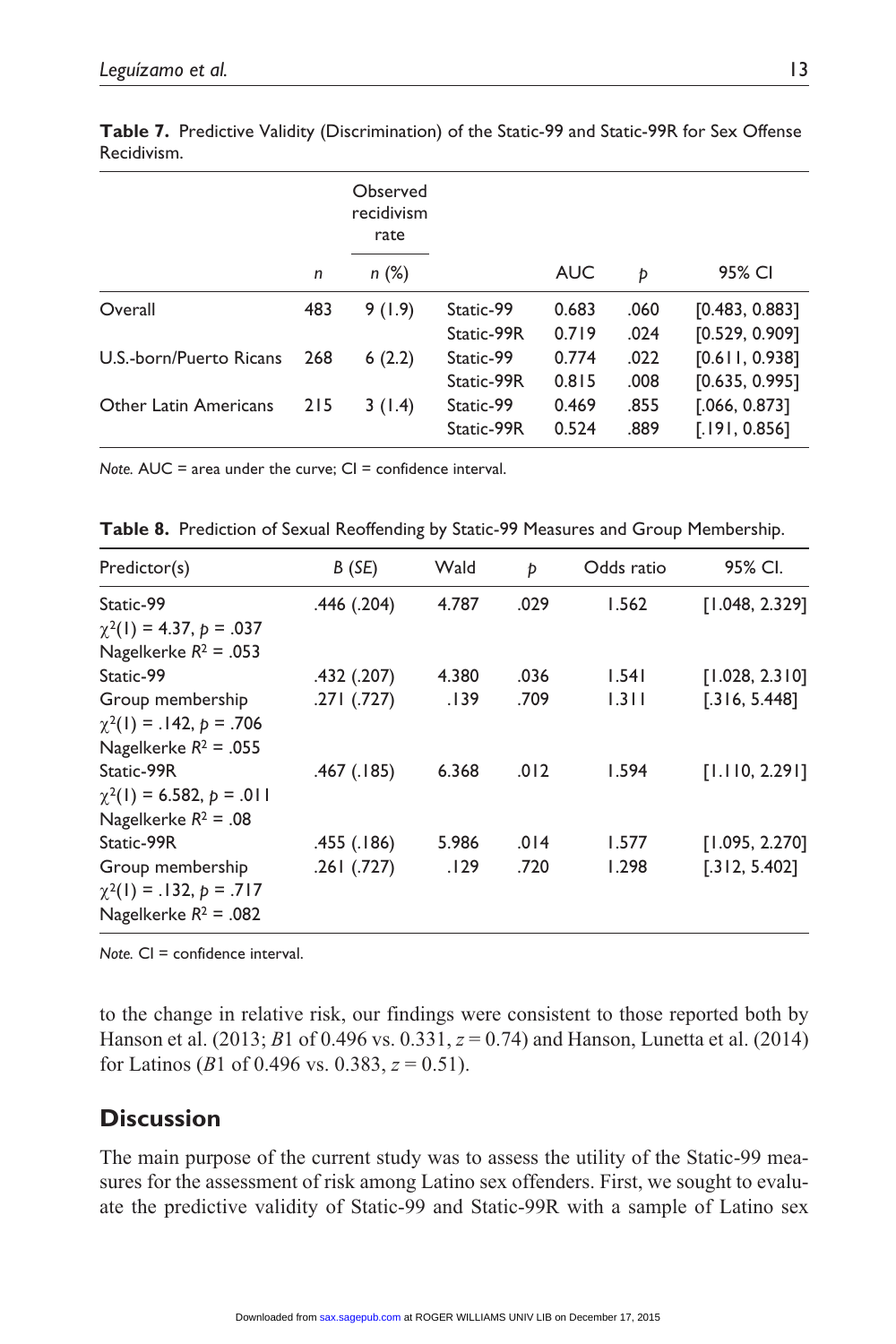|               |     | Recidivism rates (%) |           |       |               |
|---------------|-----|----------------------|-----------|-------|---------------|
|               |     | Observed             | Expected  |       |               |
| Risk category | n   | n(%)                 | $n$ (%)   | E/O   | 95% CI        |
| Low           | 136 | 3(2.2)               | 4(3.0)    | 1.33  | [0.43, 4.12]  |
| Low/moderate  | 108 | 1(0.9)               | 6(5.6)    | 6.0   | [0.84, 42.60] |
| Moderate/high | 57  | 4(7.0)               | 6(9.7)    | 1.5   | [0.56, 4.00]  |
| High          | 2   | 1(50.0)              | 0.4(19.2) | 0.4   | [0.06, 2.84]  |
| Total         | 303 | 9(3.0)               | 19(6.3)   | 2.11a | [1.10, 4.06]  |

**Table 9.** Comparison of Expected Versus Observed Rates of Sexual Recidivism for Static-99R Risk Categories (With at Least 5 Years in the Community Post Release).

*Note.* E/O = expected/observed; CI = confidence interval.

<sup>a</sup>The difference between the Observed and Expected is statistically significant.

offenders as a whole; then, we conducted separate analyses for those who were U.S. born/Puerto Rican and those who were non-U.S.-born. Predictive validity was assessed both in terms of discrimination and calibration properties.

Overall, we found that the Latino sex offenders in the present study received fairly low average scores on the Static-99 and Static-99R when compared with the general sex offender literature (e.g., Helmus, 2009; Helmus, Hanson, Thornton, Babchishin, & Harris 2012). However, our findings were consistent with, but slightly lower than, other studies involving Latino sex offenders in Texas (Varela et al., 2013) and California (Hanson, Lunetta et al., 2014). The scores we obtained for our sample could be influenced by a number of factors. It is very possible that a number of Latino (except Puerto Rican) participants immigrated into the United States as adults from Mexico and other Latin American countries given the high influx of immigrants from those regions (Camarota, 2012). Participants' immigrant status could influence the amount of information available about them when scoring the Static-99 measures. Varela and colleagues (2013) raised concerns regarding measurement error of this type, which arises from the lack of documented criminal histories for immigrant sex offenders. Our findings corroborate those concerns. Moreover, even if immigrant sex offenders were forthcoming about their criminal history if interviewed, they may not have considered certain types of behaviors crimes, such as sexual contact between a young adult and a teenager, if there are no laws prohibiting that type of contact in their countries of origin or if those laws are not enforced. Consequently, measures that contain items about criminal history, such as the Static-99 and Static-99R, could provide somewhat depressed total scores.

The above appears to be a possibility for our sample, as evidenced by the fact that U.S.-born/Puerto Rican sample was 2½ times more likely than non-U.S.-born Latinos to get a score of one on the prior non-sexual charges/convictions item, more than 4 times more likely on the prior sentencing dates item, and almost 4 times more likely on the prior sexual offenses item. However, both groups received similar scores for the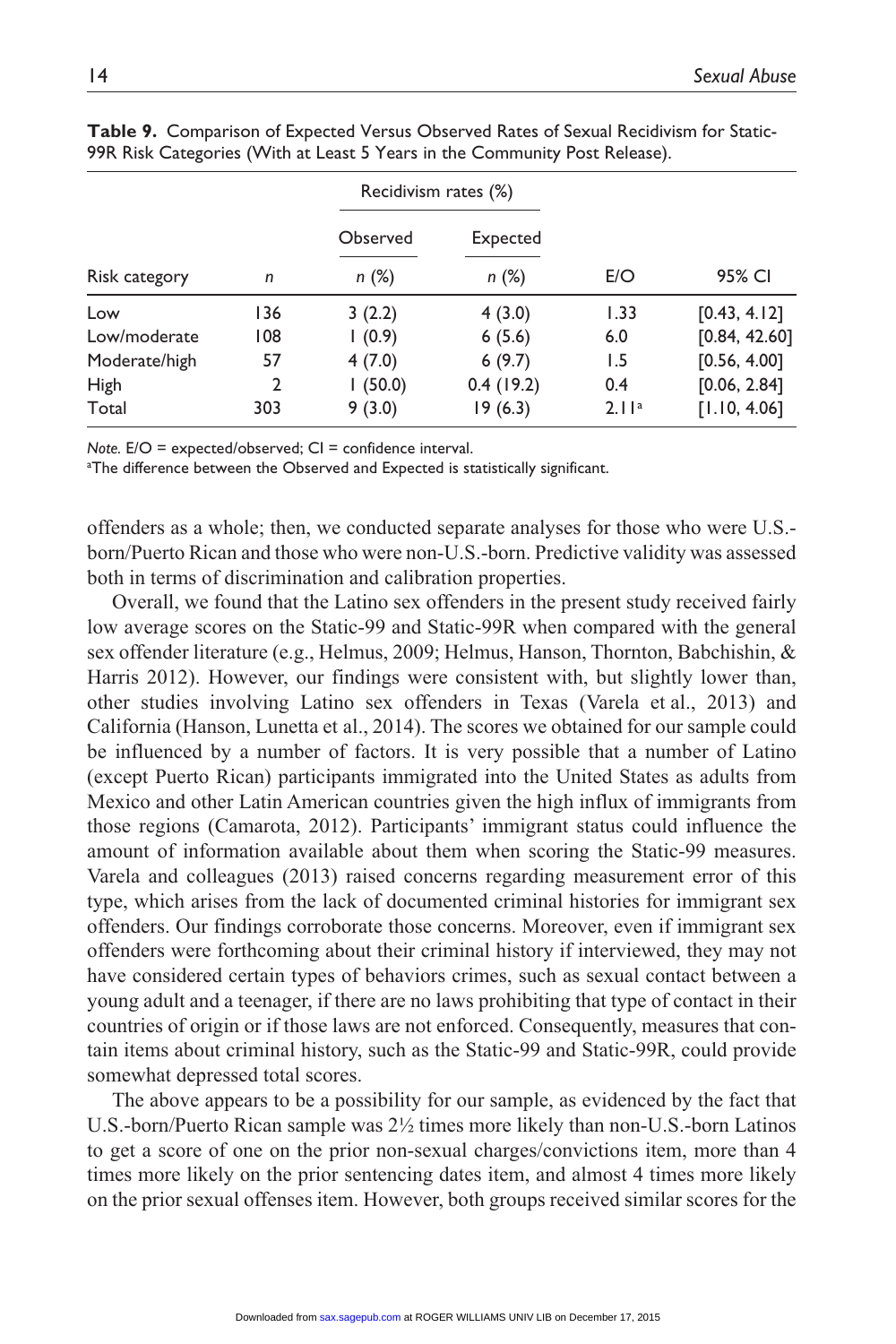remaining items. These findings support the theory proposed by Varela and colleagues (2013) that immigrant status affects the accuracy of scores on the Static-99 measures.

Our analysis of risk-level assignment on both Static-99 measures was affected by the fact that very few participants (four based on each measure) were assessed to fall in the High Risk category. Once we collapsed risk categories into two (Low/Low-Moderate and a Moderate-High/High), we found a strong trend that suggests U.S. born/Puerto Ricans are more likely to fall in the Moderate-High/High risk category based on Static-99 total score as compared with non-U.S.-born participants. However, we found that the U.S.-born/Puerto Rican group was twice as likely than the non-U.S. born group to fall in the same higher risk category, based on Static-99R total score. However, the fact that changes in risk-level assignment from the Static-99 to the Static-99R are solely based on the change in the item pertaining to age suggests that differences in the age category between U.S.-born and non-U.S.-born participants also affect differences in the assessment of risk between these two groups.

In addition to receiving lower scores on the Static-99 measures than normative samples, the sex offenders in our sample had significantly lower rates of documented sexual offense recidivism (based on convictions) than those reported in the literature based on meta analyses (Helmus, 2009). Low sexual offense recidivism rates have also been reported for Latino sex offenders by Varela et al. (2013) and Hanson, Lunetta et al. (2014). Moreover, we found that U.S.-born/Puerto Rican and other Latin American sex offenders (i.e., non-U.S.-born) in our sample did not differ significantly from one another with regard to their respective sexual recidivism rates.

Although lower documented recidivism rates for sexual offenses could be expected of immigrant sex offenders who would be likely to face deportation on the completion of a prison sentence, there are a number of other potential explanations for the low rates found for our overall sample. Varela and his colleagues (2013) have argued that if Latinos follow similar patterns of sexual offending as Whites and African Americans, a substantial number of them would have Latino/a victims (i.e., offend against individuals for their same ethnicity). However, reporting of sexual offenses may be depressed among Latinas in the United States based on negative beliefs about victims and endorsement of rape myths in this population (Jimenez & Abreu, 2003). In addition, cultural taboos around talking about sex and rape, the culture's focus on the family over the individual, and the lack of available community resources could prevent victims from reporting abuse (Jimenez & Abreu, 2003). In addition, Rennison (2010) identified fears related to immigration status and language barriers as obstacles to reporting sexual victimization among Latinas.

With regard to the ability of the original Static-99 to discriminate between sexual recidivists and non-recidivists, our findings were mixed. Although its performance with the entire sample did not reach formal statistical significance, the AUC value was consistent with that found in previous studies (e.g., Brouillette-Alarie & Proulx, 2012). It is striking that the measure was able to predict recidivism for the U.S.-born/Puerto Rican sample fairly well despite the very low number of recidivists in our sample. However, its performance was poor when applied to the non-U.S.-born Latino sample. In addition, the Static-99's predictive validity with the entire sample may have been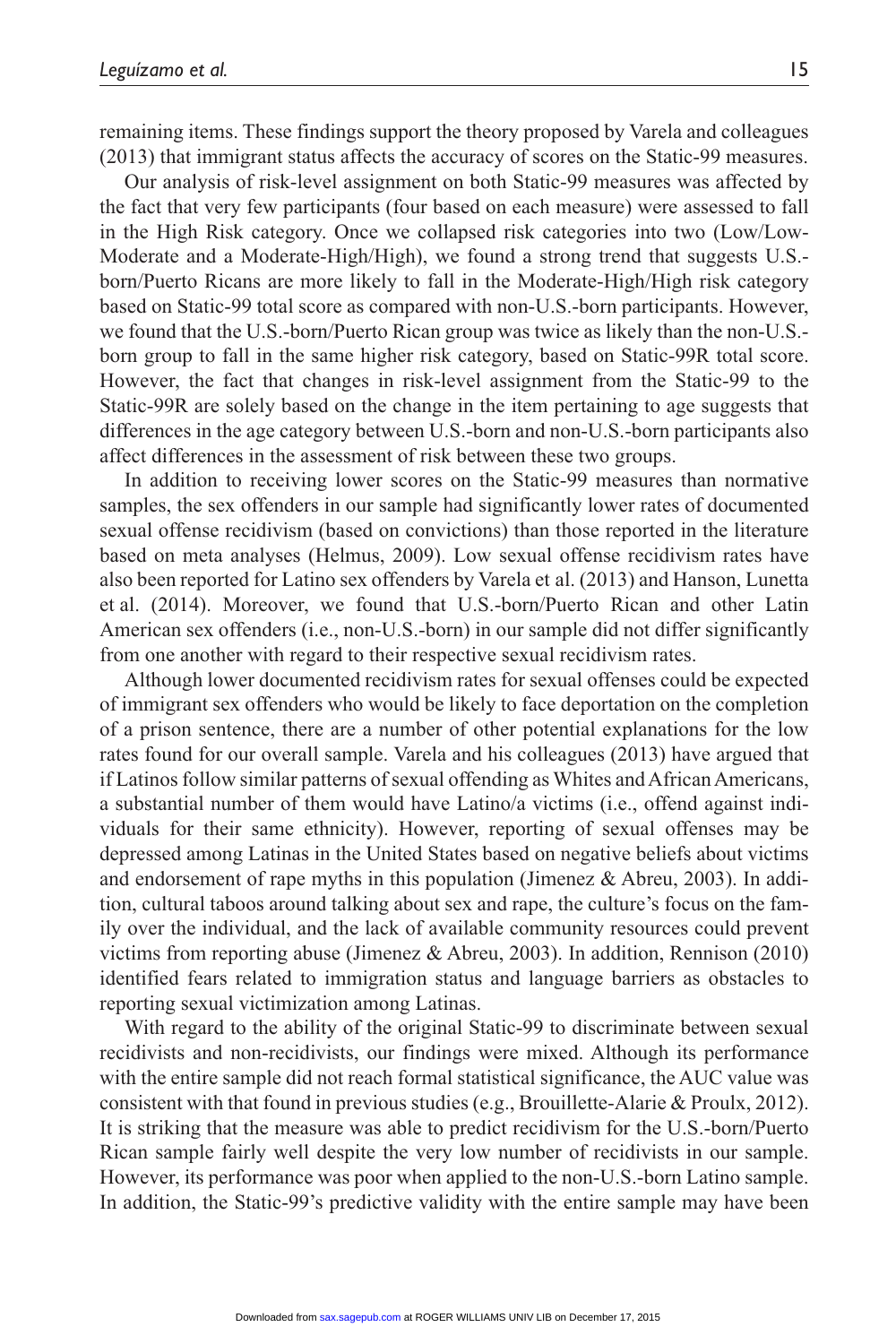hindered by the lack of accurate historical information for the non-U.S.-born Latino sample, as well as other related factors, such as age at time of immigration into the United States, and the extent of travel between the United States and country of origin (transmigration).

We found a somewhat similar pattern with the Static-99R. However, this newer measure was able to discriminate recidivists from non-recidivists for the entire sample as well as the U.S.-born/Puerto Rican group. The AUCs for the Static-99R were large for the entire sample and the U.S.-Born/Puerto Rican group. However, the Static-99R was also not able to predict recidivism for the non-U.S.-born group, likely for the same reasons as the original measure.

The calibration analyses of the Static-99R were generally consistent with the existing literature (Hanson et al., 2013; Hanson, Lunetta et al., 2014). However, the total observed rate of recidivism was significantly lower than expected when compared with the norms provided by Phenix et al. (2012). The rest of our findings were similar to those reported by Hanson et al. (2013) based on a large sample of U.S., Canadian, and West European sex offenders, as well as findings pertaining specifically to a sample of Latino sex offenders in California reported by Hanson, Lunetta et al. (2014). Although our sample sizes for each risk level were small, as was the number of recidivists in each category, the recidivism rates increased consistently along risk levels, with the exception of the Low-Moderate risk category, which was also true in Hanson, Lunetta et al.'s (2014) study.

Moreover, our assessment of relative risk using logistic regression yielded similar results to those based on a normative sample (Hanson et al., 2013) and on a Latino sample (Hanson, Lunetta et al., 2014), both with respect to the adjusted base rate and adjusted 5-year expected recidivism rate regression coefficients. Of note, our adjusted base rate coefficient did not differ significantly from Hanson et al.'s (2013) when the standardized residual of the difference was examined, whereas Hanson, Lunetta et al. (2014) found a significant difference between their coefficient and Hanson et al.'s (2013) using meta-analytic methods, which are more sensitive. In all, our findings provide further evidence of the predictive validity of the Static-99R with respect to the assessment of offenders' relative risk.

Our findings provide some support for the use of the Static-99 measures with Latinos. Overall, the measures performed relatively well both in terms of discrimination and, in the case of the Static-99R, calibration, when applied to our entire sample of Latino sex offenders. Although the measures performed poorly with Latinos born outside the United States or Puerto Rico, more research is needed to come to stronger conclusions with respect to the utility of the measures with those individuals.

### *Limitations*

Given the archival nature of this study, we were able to discern neither participants' age at the time of immigration to the United States nor their history of sexual aggression in their countries of origin. This lack of historical information affects the scores offenders obtained, as well as their assignment of level of risk on the Static-99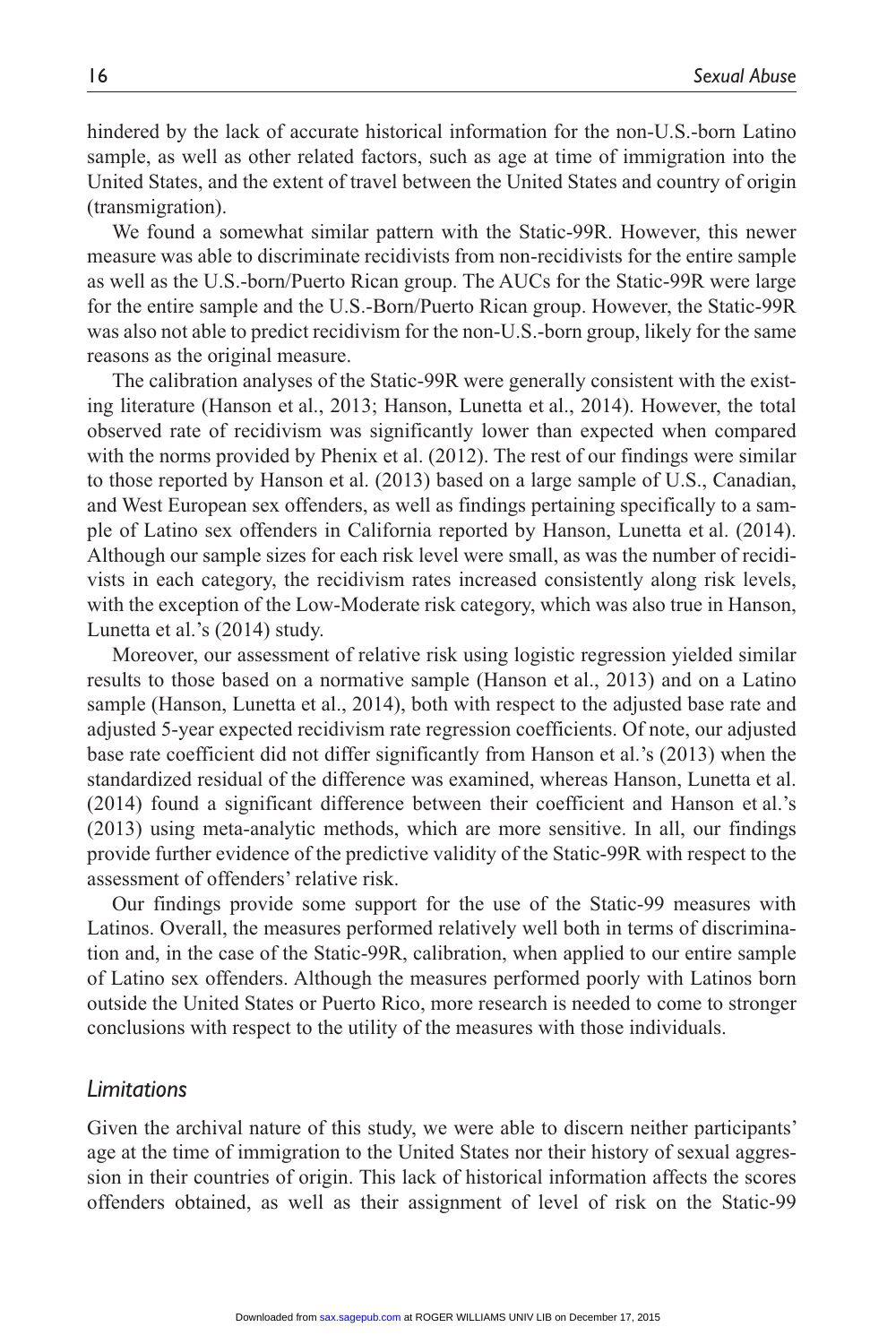measures, and likely other actuarial measures that require such data. In addition, obtaining effective post-release follow-up information for Latinos can be rather difficult given the group's tendency to travel back and forth between the United States and their country of origin (e.g., Guarnizo, 1997; Massey, Goldring, & Durand, 1994). It is very possible that a number of individuals in our overall sample, even those born in the United States of Latino heritage, may have left the United States subsequent to their release from prison, which would render effective follow-up difficult (if the person went to Puerto Rico, which is American territory) or practically impossible. In sum, problems obtaining accurate historical and follow-up information may have affected the measures' performance with non-U.S.-born Latinos.

Another limitation is the lack of data about immigration status. Some of the individuals in the foreign-born sample may not have legal status in the United States, although others are likely visa holders, permanent residents, or citizens. Those who arrived to the United States legally would have already been vetted through a selective immigration process, one that would likely deny entry for individuals with any kind of documented criminal history. Thus, at least some portion of our non-U.S.-born sample is likely to have, by nature of their having gained legal entry into the United States, little to no criminal history or other serious red flags in their background.

Finally, although we found the Static-99 measures to perform well with U.S.-born and Puerto Rican offenders, our observed recidivism rates were rather low. Some of the calibration analyses for the Static-99R were affected by these low base rates. Although not necessarily a limitation of the methods used in this study, it is certainly an issue that affected our assessment of the sensitivity of the measure.

## **Conclusion and Future Directions**

Our findings underscore the need for multicultural research in the sex offender field, particularly with respect to the assessment of recidivism risk. Moreover, they provide further evidence that different ethnic groups may vary considerably in their rate of sexual reoffending. In addition to recent studies by Varela et al. (2013) and Hanson, Lunetta et al. (2014), our findings suggest that Latinos' reoffending rates are rather low. These findings could be considered when Latino sex offenders are assessed post release to determine at what level they should be supervised (e.g., by parole or sex offender registry boards). However, more accurate assessment of recidivism is needed. Although it may be impossible to obtain follow-up information from foreign official sources, any assessment of an immigrant sex offender, or those with closer ties with a foreign territory or county (e.g., Puerto Ricans and Mexican Americans who may travel back and forth to the United States), should include questions about potential sexually aggressive behavior in which they may have engaged while outside the United States. In addition, researchers may wish to consider grouping samples of immigrant Latinos based on their age of immigration into the United States, because those who were younger (i.e., prepubescent) at time of entry into the United States may be more culturally similar to Latinos born in the United States, and historical information about them may be more readily available.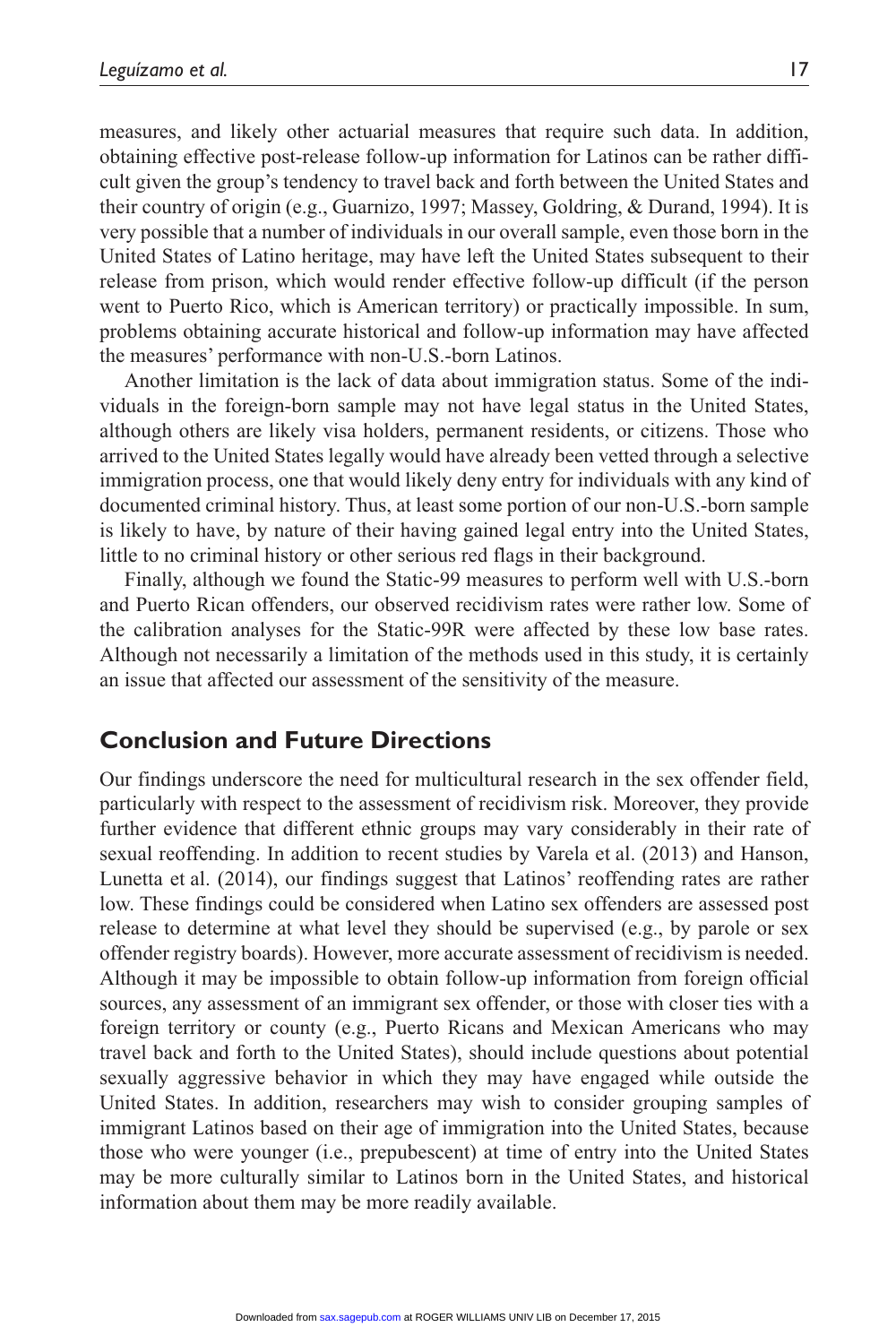Although our findings suggest that the Static-99 measures exhibit predictive validity with Latinos of U.S. or Puerto Rican origin, solid conclusions about its cross-cultural validity would be premature given the impact low base rates had on the statistical power of our analyses. In addition, although our discrimination and calibration analyses suggest that the Static-99R in particular may be useful in the assessment of risk among U.S.-born Latinos, our findings should be considered within the context of the low base rate of recidivism.

It is clear that additional research is needed to provide more extensive evidence of the predictive validity of the Static-99R, both in terms of discrimination and calibration, with minority groups in the United States, as well as its cross-cultural validity with immigrants. Although Hanson, Lunetta et al. (2014) suggested using a localized approach to the validation of the measure, the pooling of resources and data to conduct validation analyses with more ample sample sizes could also be considered.

Finally, if Latinos indeed reoffend at such low rates, it would be valuable to determine what factors may contribute to their desistance from sex offending. Although a number of potential factors have been proposed with regard to sex offenders in general by Ward and Laws (2010), potential cultural factors that may predict desistance for specific ethnic or cultural groups should also be explored.

#### **Acknowledgment**

The authors thank the New Jersey Department of Corrections and New Jersey Department of Human Services for their support in providing access to files.

#### **Authors' Note**

The opinions, findings, conclusions, and recommendations expressed are those of the authors and do not necessarily reflect those of the institutions that supported this research.

#### **Declaration of Conflicting Interests**

The author(s) declared no potential conflicts of interest with respect to the research, authorship, and/or publication of this article.

#### **Funding**

The author(s) disclosed receipt of the following financial support for the research, authorship, and/ or publication of this article: This research was supported in part by Grant NIJ 2007-IJ-CX-0037 from the National Institute of Justice, Office of Justice Programs, U.S. Department of Justice.

#### **References**

- Ahrens, C. E., Rios-Mandel, L. C., Isas, L., & Lopez, M. D. C. (2010). Talking about interpersonal violence: Cultural influences on Latinas' identification and disclosure of sexual assault and intimate partner violence. *Psychological Trauma: Theory, Research, Practice, and Policy*, *2*, 284-295. doi:10.1037/a0018605
- Allan, A., Dawson, D., & Allan, M. M. (2006). Prediction of the risk of male sexual reoffending in Australia. *Australian Psychologist*, *41*, 60-68. doi:10.1080/00050060500391886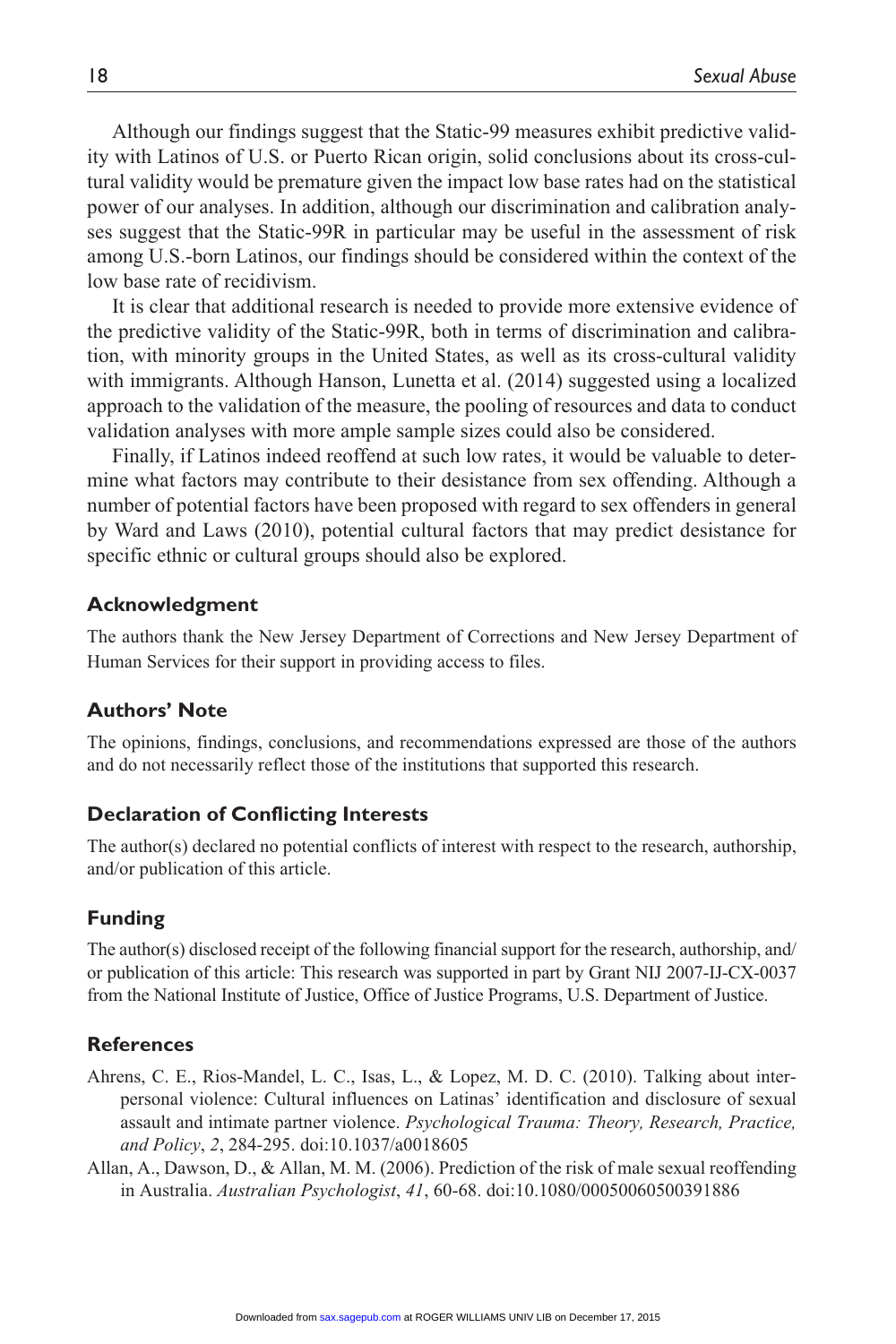- Babchishin, K. M., Blais, J., & Helmus, L. (2012). Do static risk factors predict differently for Aboriginal sex offenders? A multi-site comparison using the original and revised Static-99 and Static-2002 scales. *Canadian Journal of Criminology and Criminal Justice*, *54*, 1-43. doi:10.3138/cjccj.2010.E.40
- Babchishin, K. M., Hanson, R. K., & Blais, J. (2015). Less is more: Using Static-2002R subscales to predict violence and general recidivism among sexual offenders. Sexual Abuse: A Journal of Research and Treatment. *Advance online publication*. doi:10.1177/1079063215569544
- Barbaree, H. E., Seto, M. C., Langton, C. M., & Peacock, E. J. (2001). Evaluating the predictive accuracy of six risk assessment instruments for adult sex offenders. *Criminal Justice and Behavior*, *28*, 490-521. doi:10.1177/009385480102800406
- Brouillette-Alarie, S., & Proulx, J. (2012). Predictive validity of the Static 99R and its dimensions. *Journal of Sexual Aggression*, *19*, 311-328. doi:10.1080/13552600.2012.747630
- Calkins, C., Jeglic, E., Beattey, R. A., Zeidman, S., & Perillo, A. D. (2014). Sexual violence legislation: A review of case law and empirical research. *Psychology, Public Policy, and Law*, *20*, 443-462. doi:10.1037/law0000027
- Camarota, S. A. (2012). Immigrants in the United States: A profile of America's foreign-born population. *Center for Immigration Studies*. Retrieved from [http://www.cis.org/sites/cis.](http://www.cis.org/sites/cis.org/files/articles/2012/immigrants-in-the-united-states-2012.pdf) [org/files/articles/2012/immigrants-in-the-united-states-2012.pdf](http://www.cis.org/sites/cis.org/files/articles/2012/immigrants-in-the-united-states-2012.pdf)
- Carson, E. A. (2014). Prisoners in 2013. Report No. NCJ 247282. Rockville, MD: Bureau of Justice Statistics.
- Carson, E. A., & Sabol, W. J. (2012). *Prisoners in 2011*. Report No. NCJ 239808. Rockville, MD: Bureau of Justice Statistics.
- Cicchetti, D. V. (1994). Guidelines, criteria, and rules of thumb for evaluating normed and standardized assessment instruments in psychology. *Psychological Assessment*, *6*, 284-290. doi:10.1037/1040-3590.6.4.284
- Claussen-Schulz, A. M., Pearce, M. W., & Schopp, R. F. (2004). Dangerousness, risk assessment, and capital sentencing. *Psychology, Public Policy, and Law*, *10*, 471-491. doi:10.1037/1076-8971.10.4.471
- de Vogel, V., de Ruiter, C., van Beek, D., & Mead, G. (2004). Predictive validity of the SVR-20 and Static-99 in a Dutch sample of treated sex offenders. *Law and Human Behavior*, *28*, 235-251. doi:10.1023/B:LAHU.0000029137.41974.eb
- Ennis, S., Ríos-Vargas, M., & Albert, N. G. (2011). The Hispanic population: 2010 (2010 Census Briefs). Report No. C2010BR-04. Washigton, D.C.: US Census Bureau.
- Falk, A. J. (1999). Sex offenders, mental illness and criminal responsibility: The constitutional boundaries of civil commitment after Kansas v. Hendricks. *American Journal of Law & Medicine*, *25*, 117-147.
- Guarnizo, L. E. (1997). The emergence of a transnational social formation and the mirage of return migration among Dominican transmigrants. *Identities*, *42*, 281-322. doi:10.1080/10 70289X.1997.9962591
- Hamilton, M. (2011). Public safety, individual liberty, and suspect science: Future dangerousness assessments and sex offender laws. *Temple Law Review*, *83*, 697-756.
- Hanson, R. K., Babchishin, K. M., Helmus, L., & Thornton, D. (2013). Quantifying the relative risk of sex offenders: Risk ratios for the Static-99R. *Sexual Abuse: A Journal of Research and Treatment*, *25*, 482-515. doi:10.1177/1079063212469060
- Hanson, R. K., Lunetta, A., Phenix, A., Neeley, M. B., & Epperson, D. (2014). The field validity of Static-99/R sex offender risk assessment tool in California. *Journal of Threat Assessment and Management*, *1*, 102-117. doi:10.1037/tam0000014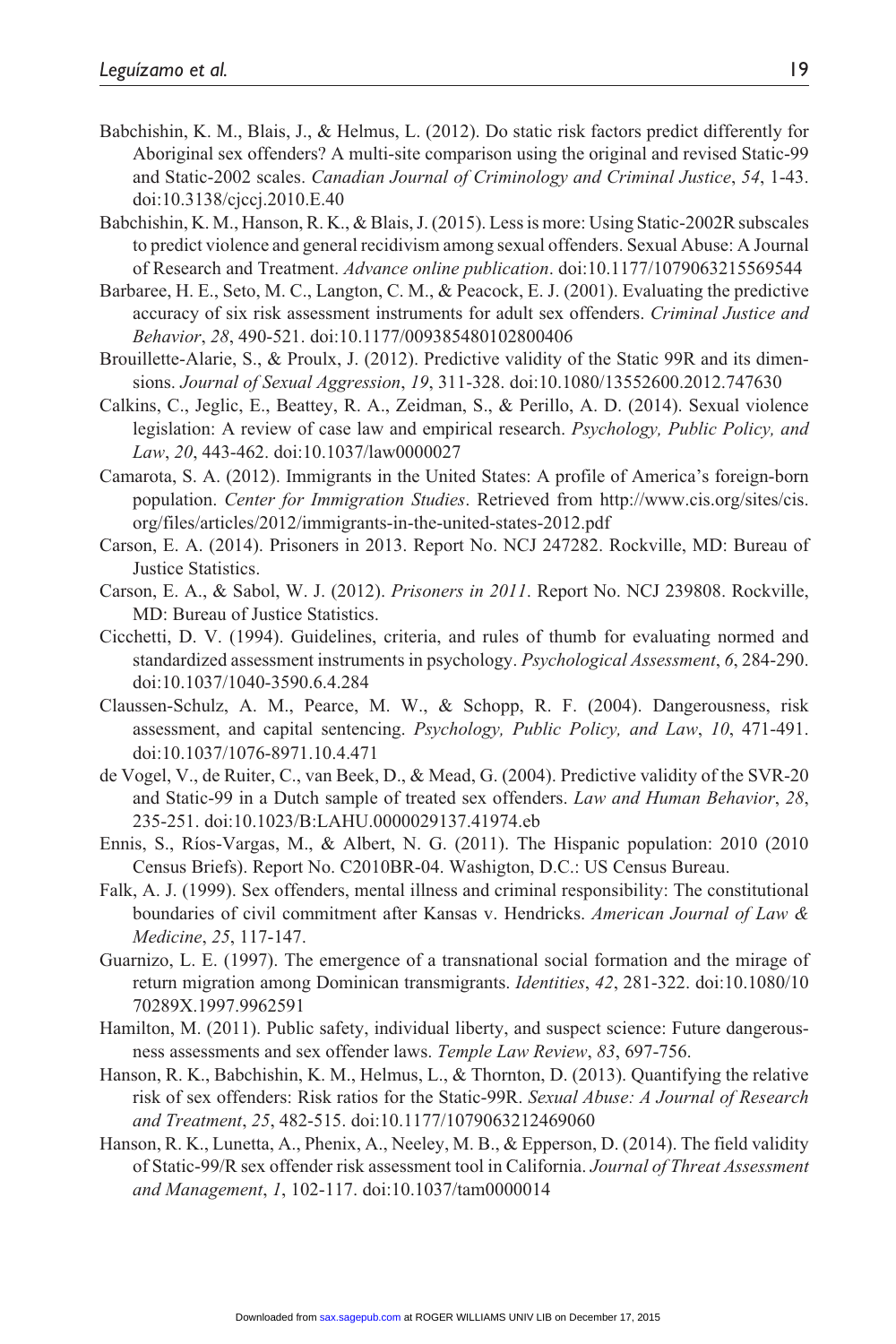- Hanson, R. K., & Morton-Bourgon, K. E. (2004). Predictors of sexual recidivism: An updated meta-analysis (Corrections Research User Report No. 2004-02). Ottawa, : Public Safety and Emergency Preparedness Canada.
- Hanson, R. K., & Morton-Bourgon, K. E. (2009). The accuracy of recidivism risk assessments for sexual offenders: A meta-analysis of 118 prediction studies. *Psychological Assessment*, *21*, 1-21.
- Hanson, R. K., & Thornton, D. (2000). Improving risk assessments for sex offenders: A comparison of three actuarial scales. *Law and Human Behavior*, *24*, 119-136.
- Hanson, R. K., Thornton, D., Helmus, L. M., & Babchinshin, K. M. (2015). What sexual recidivism rates are associated with Static-99R and Static-2002R Scores? *Sexual Abuse: A Journal of Research and Treatment*. Advance online publication. doi: 10.1177/1079063215574710
- Helmus, L. (2009). *Re-norming Static-99 recidivism estimates: Exploring base rate variability across sex offender samples* (Master's thesis). Available from ProQuest Dissertations and Theses database (UMI No. MR58443).
- Helmus, L., Hanson, R. K., Thornton, D., Babchishin, K. M., & Harris, A. J. R. (2012). Absolute recidivism rates predicted by Static-99R and Static-2002R sex offender risk assessment tools vary across samples: A meta-analysis. *Criminal Justice and Behavior*, *39*, 1148-1171. doi:10.1177/0093854812443648
- Helmus, L., Thornton, D., Hanson, R. K., & Babchishin, K. M. (2012). Improving the predictive accuracy of Static – 99 and Static-2002 with older sex offenders: Revised age weights. *Sexual Abuse: A Journal of Research and Treatment*, *24*, 64-101. doi:10.1177/1079063211409951
- Jackson, R. L., & Hess, D. T. (2007). Evaluation for Civil Commitment of Sex Offenders. *Sexual Abuse: A Journal of Research and Treatment*, *19*, 425-448. doi: 10.1007/s11194-007-9062-3
- Jimenez, J. A., & Abreu, J. M. (2003). Race and sex effects on attitudinal perceptions of acquaintance rape. *Journal of Counseling Psychology*, *50*, 252-256. doi:10.1037/0022- 0167.50.2.252
- Långström, N. (2004). Accuracy of actuarial procedures for assessment of sexual offender recidivism risk may vary across ethnicity. *Sexual Abuse: Journal of Research and Treatment*, *16*, 107-120. doi:10.1177/107906320401600202
- Massey, D. S., Goldring, L., & Durand, J. (1994). Communities in transnational migration: An analysis of nineteen Mexican communities. *American Journal of Sociology*, *99*, 1492-1533.
- Mercado, C. C., Jeglic, E. L., & Markus, K. (2011). Data collection tool. Unpublished manuscript.
- Passel, J. S., Cohn, D., & Lopez, M. H. (2011, March). Census 2010: 50 million Latinos. Hispanics account for more than half of the nation's growth in past decade. Retrieve from <http://www.pewhispanic.org/files/reports/140.pdf>
- Paternoster, R., Brame, R., Mazerolle, P, & Piquero, A. (1998). Using the correct statistical test for the equality of regression coefficients. *Criminology*, *36*, 859-866.
- Phenix, A., Helmus, L., & Hanson, R. K. (2012). Static-99R & Static-2002R evaluators' workbook. *Available* from<www.static99.org>
- Quesada, S. P., Calkins, C., & Jeglic, E. L. (2014). An examination of the interrater reliability between practitioners and researchers on the Static-99. *Journal of Offender Therapy and Comparative Criminology*, *58*, 1364-1375. doi:10.1177/0306624X13495504
- Rennison, C. M. (2010). An investigation of reporting violence to the police: A focus on Hispanic victims. *Journal of Criminal Justice*, *38*, 390-399. doi:10.1016/j.jcrimjus.2010.04.007
- Rice, M. E., & Harris, G. T. (2005). Comparing effect sizes in follow-up studies: ROC area, Cohen's d, and r. *Law and Human Behavior*, *29*, 615-620. doi:10.1007/s10979-005-6832-7